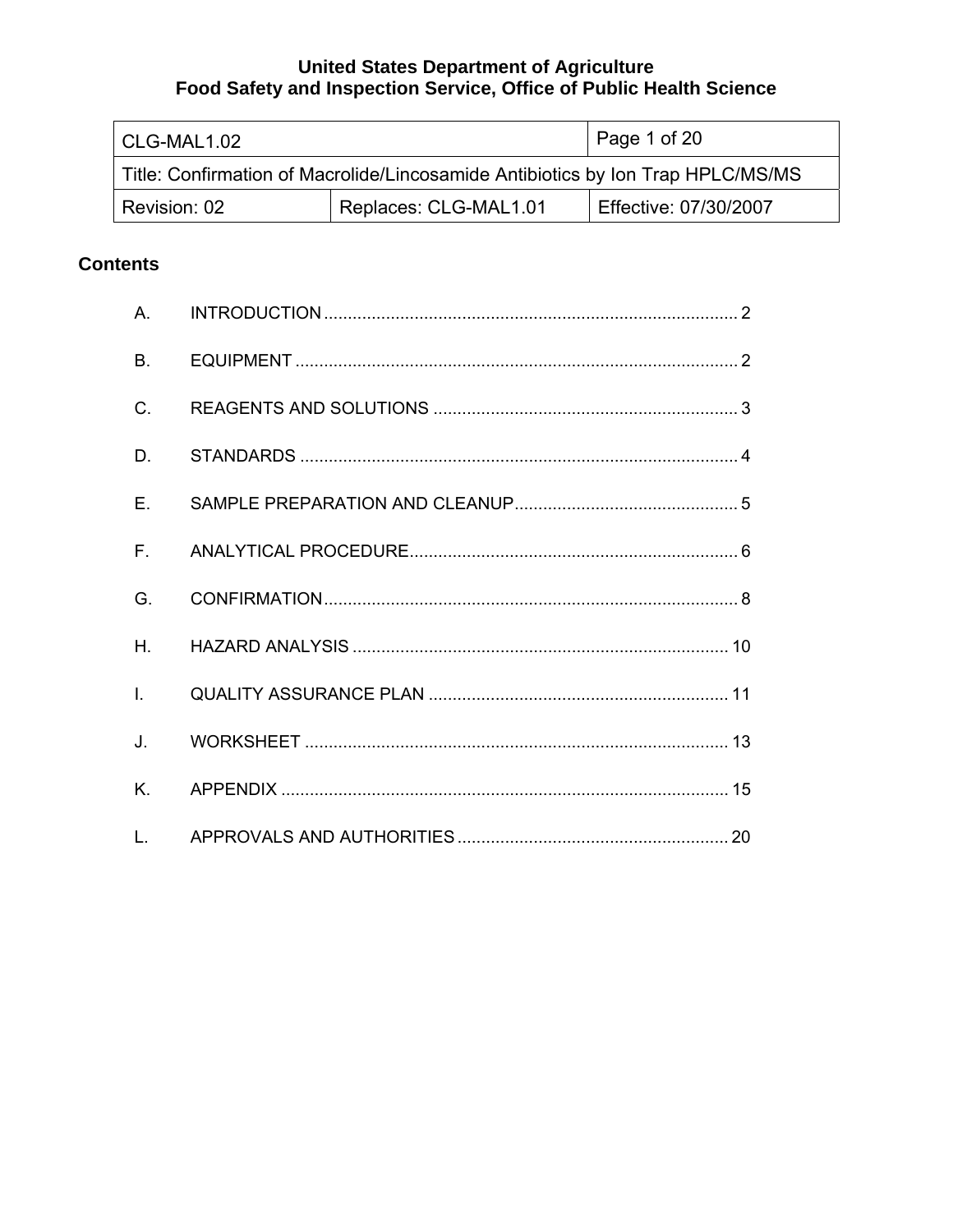<span id="page-1-0"></span>

| l CLG-MAL1.02                                                                   |  | $l$ Page 2 of 20      |
|---------------------------------------------------------------------------------|--|-----------------------|
| Title: Confirmation of Macrolide/Lincosamide Antibiotics by Ion Trap HPLC/MS/MS |  |                       |
| Replaces: CLG-MAL1.01<br>Revision: 02                                           |  | Effective: 07/30/2007 |

## **A. INTRODUCTION**

1. Theory

This method utilizes the weakly basic character of macrolide and lincosamide (mac/linc) antibiotics. Sample tissue is made basic and extracted with ethyl acetate. Analytes are then partitioned into an acidic buffer and further cleaned up by extraction of the buffer solution with an organic solvent. The buffer is then made basic and analytes are re-extracted into ethyl acetate, evaporated to dryness, redissolved in mobile phase, and analyzed by ion trap HPLC/MS/MS. Confirmation is based on comparison of sample and MS/MS spectral data with that of a fortified tissue standard or external standard.

#### 2. Applicability

The method is applicable to confirmation of macrolides in liver, kidney and muscle tissues of avian, porcine, and bovine origin at levels ≥ 0.1 ppm for Lincomycin, Clindamycin, Erythromycin, Tylosin, Tilmicosin, and Pirlimycin. The method is also applicable to confirmation of Tulathromycin at levels  $\geq 1$  ppm in liver and kidney of porcine and bovine origin.

# **B. EQUIPMENT**

Equivalent apparatus may be substituted for those listed below.

# 1. Apparatus

- a. Centrifuge IEC-HN-S11.
- b. Waring Blender Cat. No. 33BL79 equipped with a 40 mL blending jar.
- c. Vortex mixer Genie 2, Fisher Scientific.
- d. pH Electrode Cat. No. 215 with a Accumet micro combination electrode, Cat. No.13-620-95, Denver Instrument Co.
- e. pH meter Cat. No 370 with ATC probe, Orion.
- f. Balance accurate to 0.01 g, Cat. No. PB 302, Mettler Toledo.
- g. Balance accurate to 0.001 mg, Cat. No. MT 5, Mettler Toledo.
- h. Nitrogen evaporator TurboVap LV, Zymark.
- i. Volumetric flasks 100 mL and 10 mL class A volumetric flasks.
- j. 15 mL glass centrifuge tubes for Zymark TurboVap Cat. No. 73790, Kimble.
- k. 15 mL glass centrifuge tubes Cat. No. 73785, Kimble.
- l. Autosampler vials 1.8 mL wide mouth glass, Cat. No. 5182-0543, Agilent.
- m. Micropipetters capable of delivering 100 μL, 400 μL, 500 μL, 1000 μL.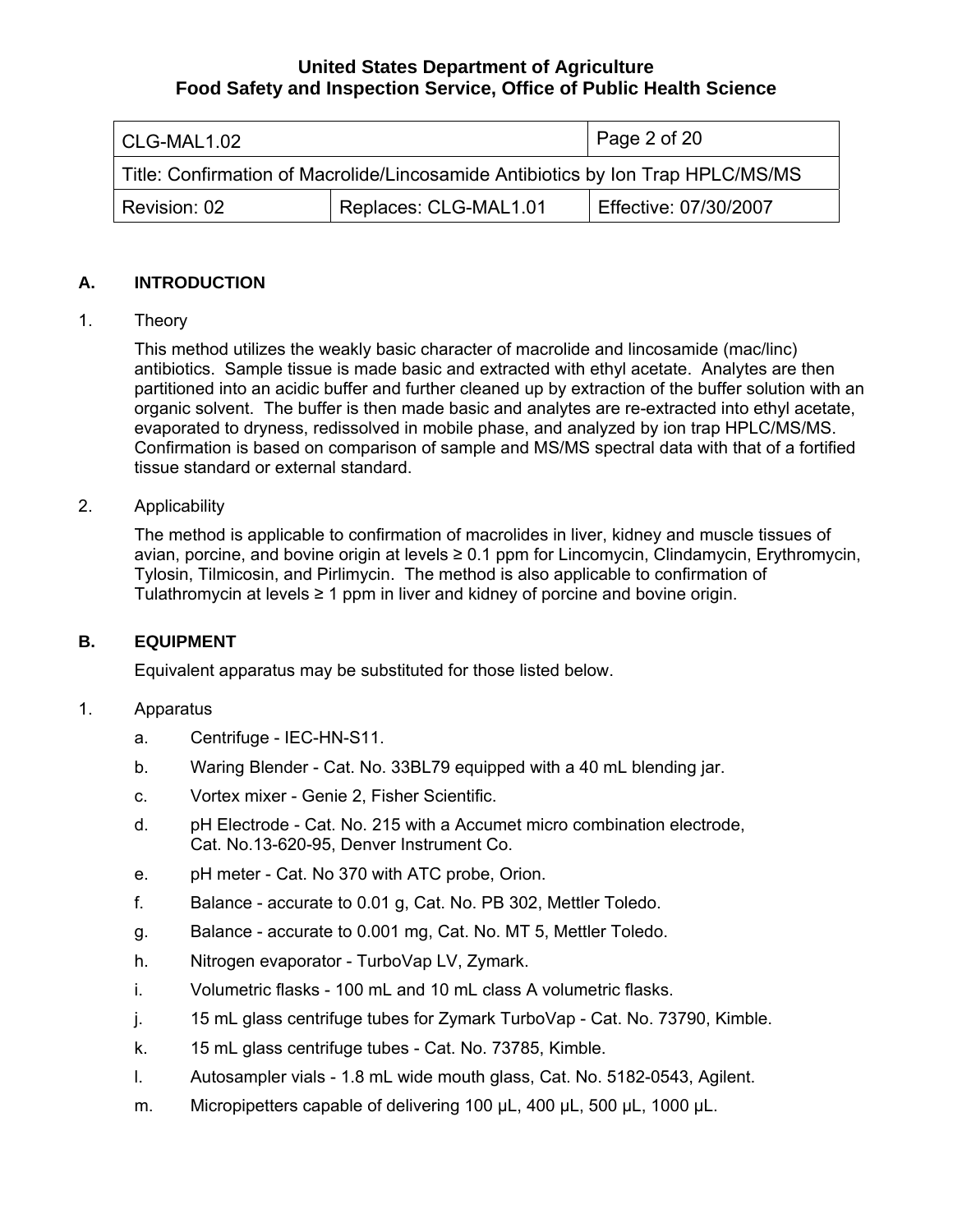<span id="page-2-0"></span>

| CLG-MAL1.02                                                                     |  | Page 3 of 20          |
|---------------------------------------------------------------------------------|--|-----------------------|
| Title: Confirmation of Macrolide/Lincosamide Antibiotics by Ion Trap HPLC/MS/MS |  |                       |
| Replaces: CLG-MAL1.01<br>Revision: 02                                           |  | Effective: 07/30/2007 |

- n. Pasteur pipettes 5 3/4 in Cat. No. 53283-910; Lab Depot.
- 2. Instrumentation
	- a. Ion trap mass spectrometer Finnigan LCQ-deca equipped with an APCI LC interface and LCQ Xcalibur data system, or equivalent.
	- b. LC system Quaternary pump equipped with degassing capability and autosampler. Thermo-Finnigan Surveyor HPLC and autosampler.
	- c. LC column Zorbax SB-C18 2.1 x 150 mm containing 5 µm particles, preceded by a 0.2 um frit filter.

# **C. REAGENTS AND SOLUTIONS**

Equivalent reagents and solutions may be substituted for the following unless otherwise indicated:

- 1. Reagents
	- a. Methanol (MeOH), LC grade Mallinckrodt UltimAR grade.
	- b. Water, LC grade House distilled water passed through Waters MilliQ deionization system.
	- c. Acetonitrile UV grade, Cat. No. 015-4, Burdick & Jackson.
	- d. Phosphoric acid ACS grade, Cat. No. P6560, Sigma.
	- e. Ethyl acetate UltimAr grade, Cat. No. U-553-10, Mallinckrodt.
	- f. Hexane Cat. No. HX0296-1, EM OmniSolv.
	- g. Potassium phosphate monobasic  $(KH<sub>2</sub>PO<sub>4</sub>)$  HPLC grade, Cat. No. P286-1, Fisher.
	- h. Formic acid ACS grade, Cat. No. F-4636, Sigma.
	- i. Potassium carbonate ACS grade, Cat. No. P6037, Sigma.
- 2. Solutions

Note: Solutions may be stored at room temperature unless otherwise noted.

a. 50:50 (v/v) methanol/water:

Mix 50 mL methanol with 50 mL of water. Stable for 6 months.

b. 5:95 (v/v) acetonitrile/water + 0.1% formic acid:

Mix 50 mL acetonitrile, 950 mL water and 1.0 mL formic acid in a 1 liter graduated cylinder. Filter. Stable for 6 months.

c. 95:5 (v/v) acetonitrile/water + 0.1% formic acid: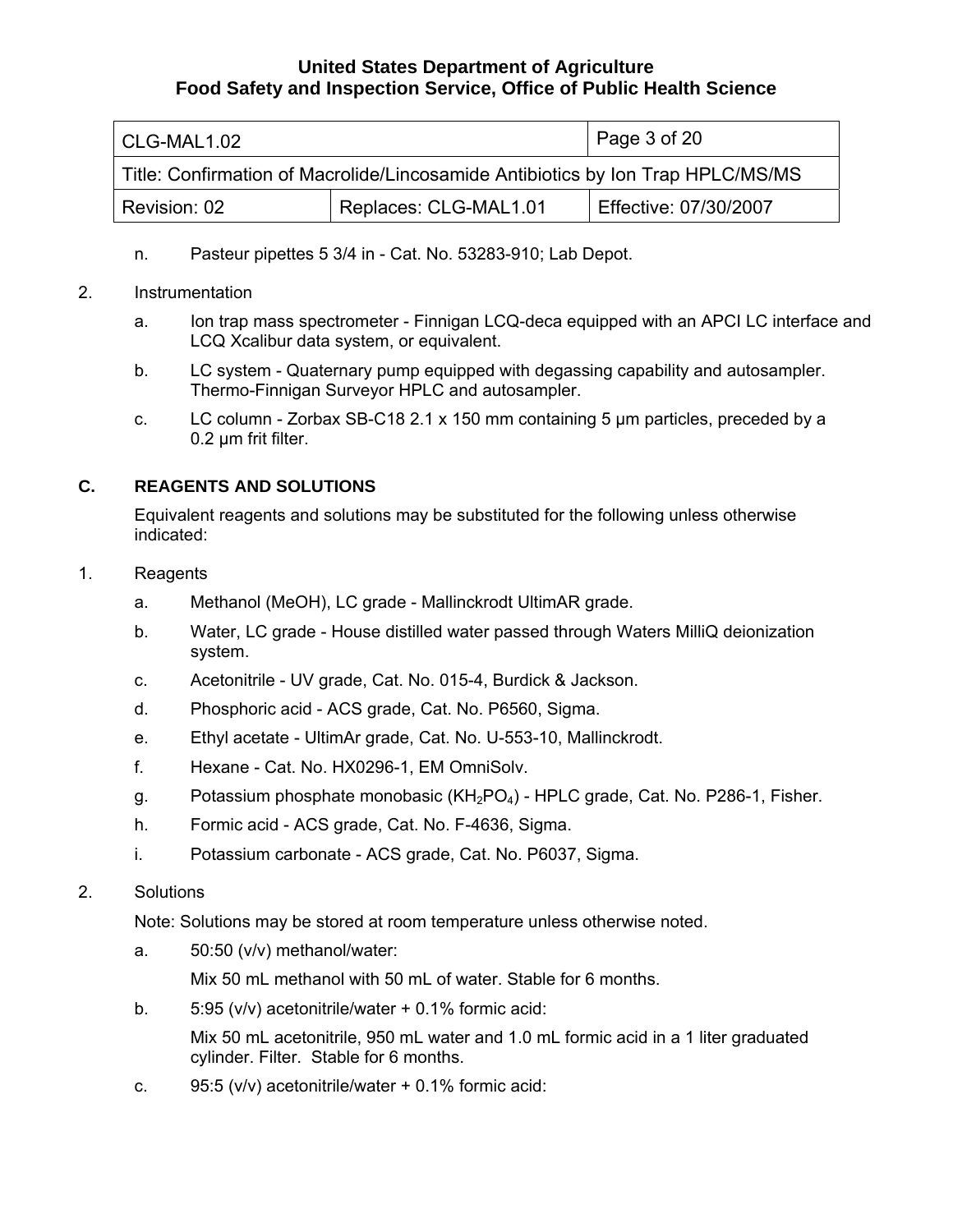<span id="page-3-0"></span>

| l CLG-MAL1.02                                                                   |  | Page 4 of 20          |
|---------------------------------------------------------------------------------|--|-----------------------|
| Title: Confirmation of Macrolide/Lincosamide Antibiotics by Ion Trap HPLC/MS/MS |  |                       |
| Replaces: CLG-MAL1.01<br>Revision: 02                                           |  | Effective: 07/30/2007 |

Mix 950 mL acetonitrile, 50 mL water and 1.0 mL formic acid in a 1 liter graduated cylinder. Filter. Stable for 6 months.

d. 0.2 M potassium phosphate monobasic, pH 4.00:

Weigh 13.6 g of  $KH<sub>2</sub>PO<sub>4</sub>$  into a 500 mL volumetric flask and dilute to volume with water. Adjust the pH to 4.00 with 1:20 phosphoric acid. Store refrigerated. Stable for 3 months. Warm to room temperature before use.

e. 1:20 (v/v) phosphoric acid/water:

Dilute 5 mL of conc. phosphoric acid to 100 mL with water in a volumetric flask.

f.  $1:1$  (v/v) ethyl acetate: hexane:

Mix equal volumes of ethyl acetate and hexane.

g. 2 M potassium carbonate:

Weigh 27.64 g of  $K_2CO_3$  into a 100 mL volumetric flask and dilute to mark with water.

#### **D. STANDARDS**

1. Names & Sources

| <b>Name</b>             | Cat. No. | <b>Source</b>              |
|-------------------------|----------|----------------------------|
| Lincomycin              | L6004    | Sigma                      |
| hydrochloride           |          |                            |
| Clindamycin             | C5269    | Sigma                      |
| hydrochloride           |          |                            |
| Erythromycin            | E0774    | Sigma-USP                  |
| <b>Tylosin tartrate</b> | T6134    | Sigma                      |
| Tilmicosin              |          | <b>Lilly Research Labs</b> |
| Pirlimycin              |          | Pfizer Corp.               |
| hydrochloride           |          |                            |
| Tulathromycin           |          | Pfizer Corp.               |

2. Preparation of Standard Solutions

Note: Equivalent standards and solutions may be substituted for any of the following.

a. Individual drug stock standard solutions (100 µg/mL):

Using vendor's stated purity, or water and salt content, calculate the amount of material which contains 10 mg drug base. Weigh out approximately this amount for each drug, accurately recording weight to nearest 0.1 mg. Transfer to 100 mL glass volumetric flask and dilute to volume with methanol. Calculate exact concentration based on purity and actual weight. This solution is stable for 6 months at < -10ºC.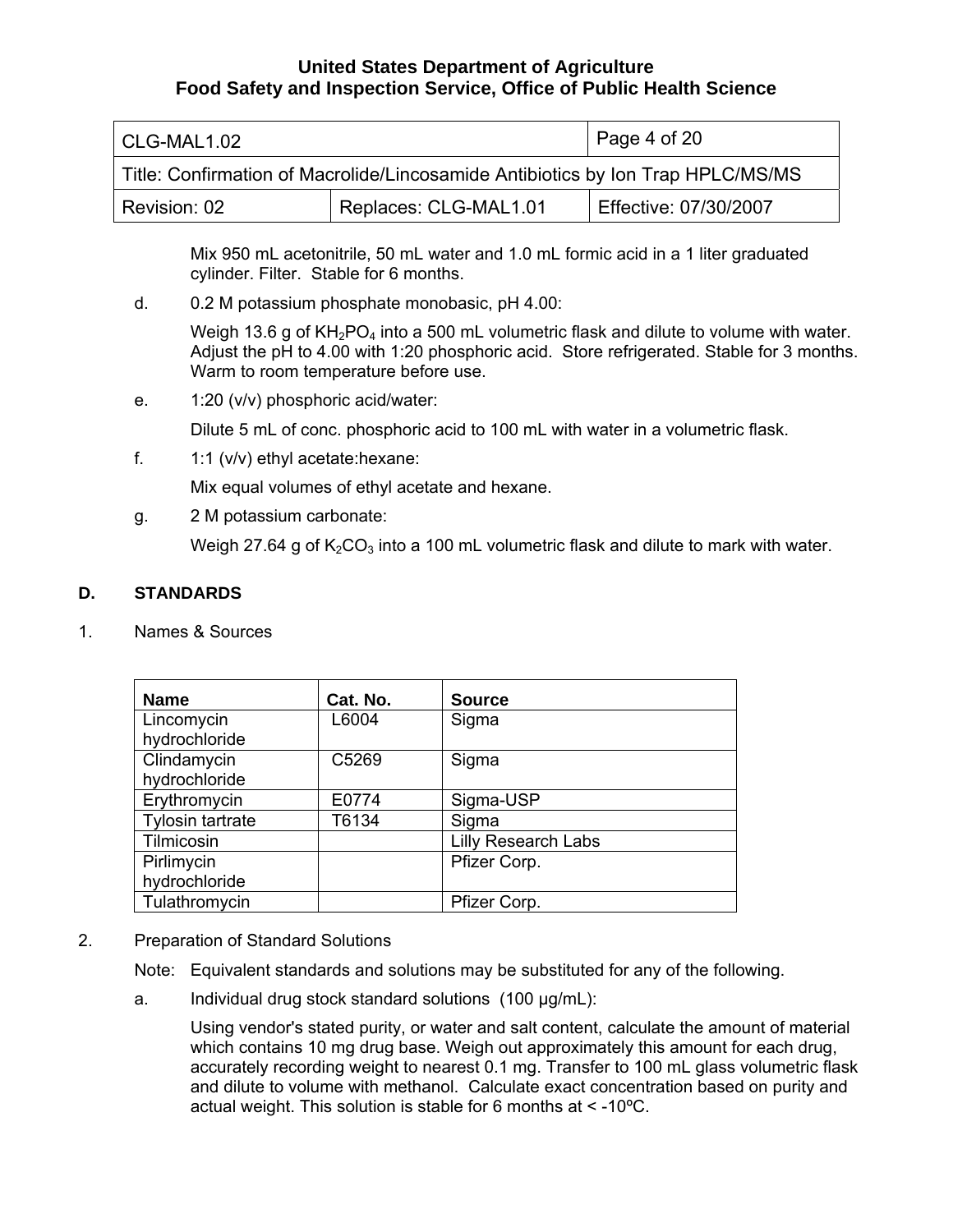<span id="page-4-0"></span>

| CLG-MAL1.02                                                                     |  | $\overline{1}$ Page 5 of 20 |
|---------------------------------------------------------------------------------|--|-----------------------------|
| Title: Confirmation of Macrolide/Lincosamide Antibiotics by Ion Trap HPLC/MS/MS |  |                             |
| Replaces: CLG-MAL1.01<br>Revision: 02                                           |  | Effective: 07/30/2007       |

b. Mixed standard fortification solution (5 µg/mL Lincomycin, Clindamycin, Erythromycin, Tylosin, Tilmicosin, and Pirlimycin; 50 µg/mL Tulathromycin):

Add 500 µL of each of the above 100 µg/mL Lincomycin, Clindamycin, Erythromycin, Tylosin, Tilmicosin, and Pirlimycin drug stock solutions to a 10 mL volumetric flask. Add 5 mL of the Tulathromycin stock solution (100 µg/mL) to this flask and dilute to volume with methanol. This solution is stable for 6 months at  $\leq$  -10 °C.

c. Preparation of mixed external standard solution (1 µg/mL Lincomycin, Clindamycin, Erythromycin, Tylosin, Tilmicosin, and Pirlimycin; 10 µg/mL Tulathromycin):

Using a micropipettor, transfer 2 mL of mixed fortification solution (D.2.b) to a 10 mL volumetric flask. Dilute to volume with 50% methanol in water (C.2.a) and mix by vortexing. This solution is stable for 3 months at  $\leq$  -10 °C.

## **E. SAMPLE PREPARATION AND CLEANUP**

1. Blend sufficient whole liver, muscle or kidney tissue for each sample in a 40 mL blending jar. A separate sample holding/receiving section may homogenize sample using their equipment.

Note - After each blending and weighing, rinse the blending jar with hot tap water, D.I. water, methanol, hexane and finally with methanol.

2. Weigh  $5.00 \pm 0.10$  g tissue into a 50 mL disposable polypropylene centrifuge tube. If muscle tissue is to be analyzed, add approximately 3.0 mL of water and mix well with a microspatula.

Note: Prepare Controls (to be included as part of each sample batch) at this time:

- a. Negative controls are tissues from animals known to be free of drugs. If these are not available, tissue from an unknown source may be used provided it is first tested and shown to be free of contaminants. Store tissue frozen, preferably at < -10 ºC prior to analysis.
- b. Positive controls are negative tissues that have been fortified with mac/linc's before extraction. To prepare a fortified sample, add 100 µL mixed fortification solution (D.2.b.), then vortex 10 to 20 seconds (If muscle tissue, stir with a microspatula instead).
- 3. Prepare an aqueous tissue suspension having a pH of  $9.8 10.2$  by adding aliquots of 2M K<sub>2</sub>CO<sub>3</sub> and mixing until a stable pH in that range is obtained (usually requires 300-500 µL of 2M K<sub>2</sub>CO<sub>3</sub>). Vortex or stir with a microspatula (muscle) after each addition. Measure pH using a micro pH electrode just touching the surface of the solution.
- 4. Add 30 mL of ethyl acetate, cap and shake 3 min. Centrifuge for 10 min at approximately 2000 rpm. (~800 g - rcf). Pour the supernatant into a second 50 mL polypropylene centrifuge tube.
- 5. Repeat the above step with 15 mL of ethyl acetate and add to the polypropylene centrifuge tube. Remove any oily residue at the bottom of the tube of the combined ethyl acetate extracts with a Pasteur pipette (occasionally seen with muscle samples).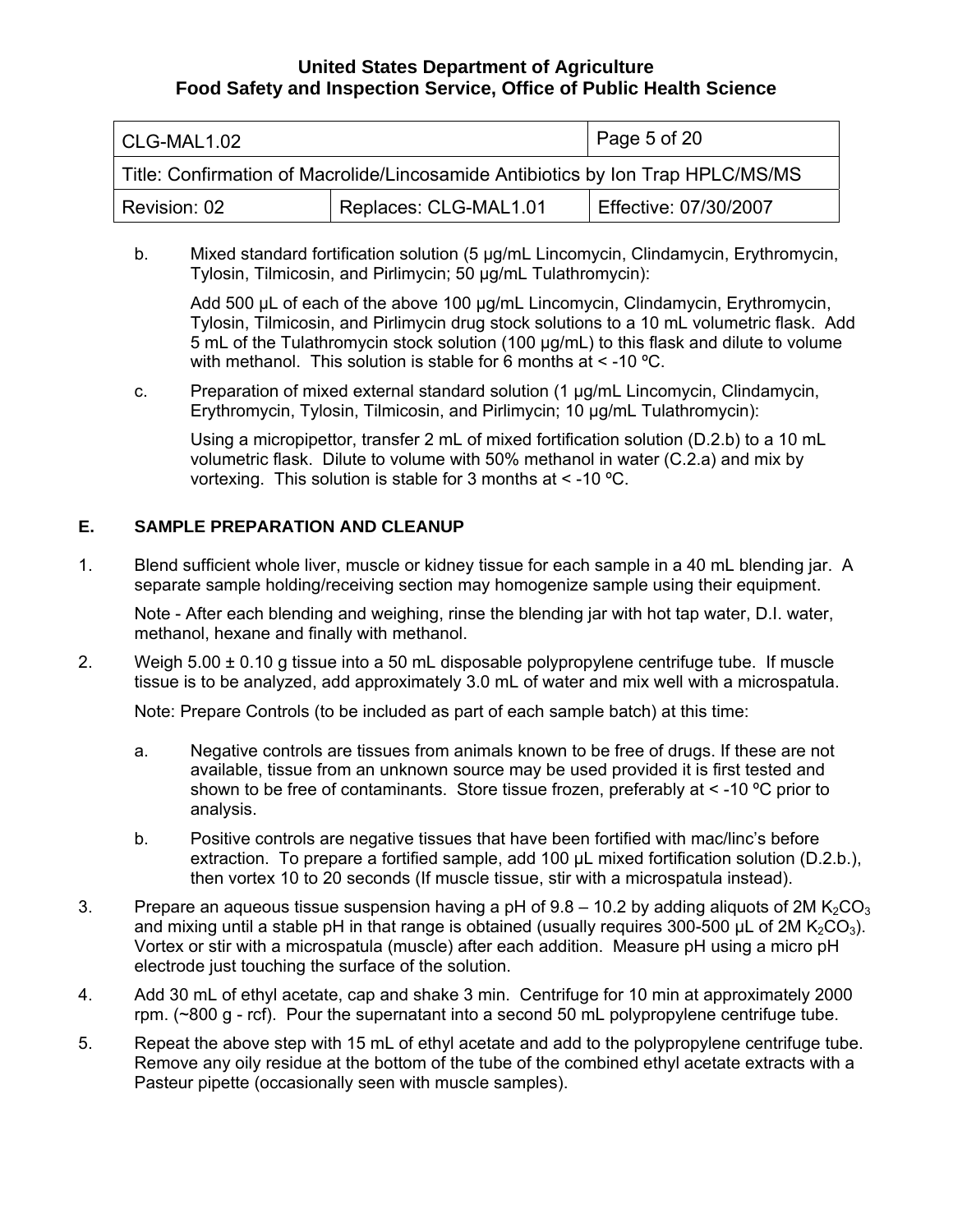<span id="page-5-0"></span>

| CLG-MAL1.02                                                                     |  | Page 6 of 20          |
|---------------------------------------------------------------------------------|--|-----------------------|
| Title: Confirmation of Macrolide/Lincosamide Antibiotics by Ion Trap HPLC/MS/MS |  |                       |
| Replaces: CLG-MAL1.01<br>Revision: 02                                           |  | Effective: 07/30/2007 |

- 6. To the approximately 45 mL of combined organic phase, add 2.0 mL of 0.2M  $KH<sub>2</sub>PO<sub>4</sub>$ . Shake 3 min. and centrifuge at approximately 2000 rpm for 6 min. Transfer the bottom aqueous layer with a Pasteur pipette and bulb to a 15 mL glass centrifuge tube.
- 7. Repeat step 6 twice. Retain each sample's Pasteur pipette and use for all three transfers and then discard.
- 8. To the approximately 6 mL of combined aqueous solution, add 5 mL of a 1:1 ethyl acetate: hexane solution and invert the tube to mix 10 times. Centrifuge at 2000 rpm for 4 min. Discard the top organic layer. Note: Be sure to remove the entire top organic layer.
- 9. Adjust the pH of the aqueous solution to 9.8-10.2 by adding approximately 900 to 1200 µL of 2M  $K_2CO_3$  (check the pH using a micro pH electrode just touching the surface of the solution)
- 10. Add 4.0 mL of ethyl acetate to the aqueous solution and shake 3 min. Centrifuge at 2000 rpm for 4 min. Transfer the upper organic layer to a 15 mL disposable glass centrifuge tube (Zymark tube) with a Pasteur pipette.
- 11. Repeat step 10 twice. Retain each sample's Pasteur pipette and use for all three transfers and then discard.
- 12. Evaporate the combined organic solution to near dryness (approximately 200 µL) in a TurboVap maintained at approximately 40 °C. Take the remainder of the solution to dryness at room temperature.
- 13. Dissolve the residue in 500 µL of 50:50 (v/v) methanol/water. Mix for a total of 30 seconds prior to filtering through a 0.2 µm PTFE syringe filter into a 1.8 mL autosampler vial.

# **F. ANALYTICAL PROCEDURE**

Note: Instrumental parameters yielding equivalent analytical results may be used.

- 1. Instrument Operating Parameters LC System
	- a. Install and degas mobile phases and install column and guard cartridge per manufacturers' instructions. Set initial composition to flow 5/95 acetonitrile/water+0.1% formic acid at 300 µL/min.
	- b. Set-up the HPLC to run the following linear gradients:

| Time in<br>min. | Flow in<br>mL/min. | A (5/95 A/W+0.1%fa) | B (95/5 A/W+0.1%fa) |
|-----------------|--------------------|---------------------|---------------------|
| 0.00            | 0.30               | 100%                | 0%                  |
| 15.00           | 0.30               | 0%                  | 100%                |
| 15.10           | 0.30               | 100%                | 0%                  |
| 25.00           | 0.30               | 100%                | 0%                  |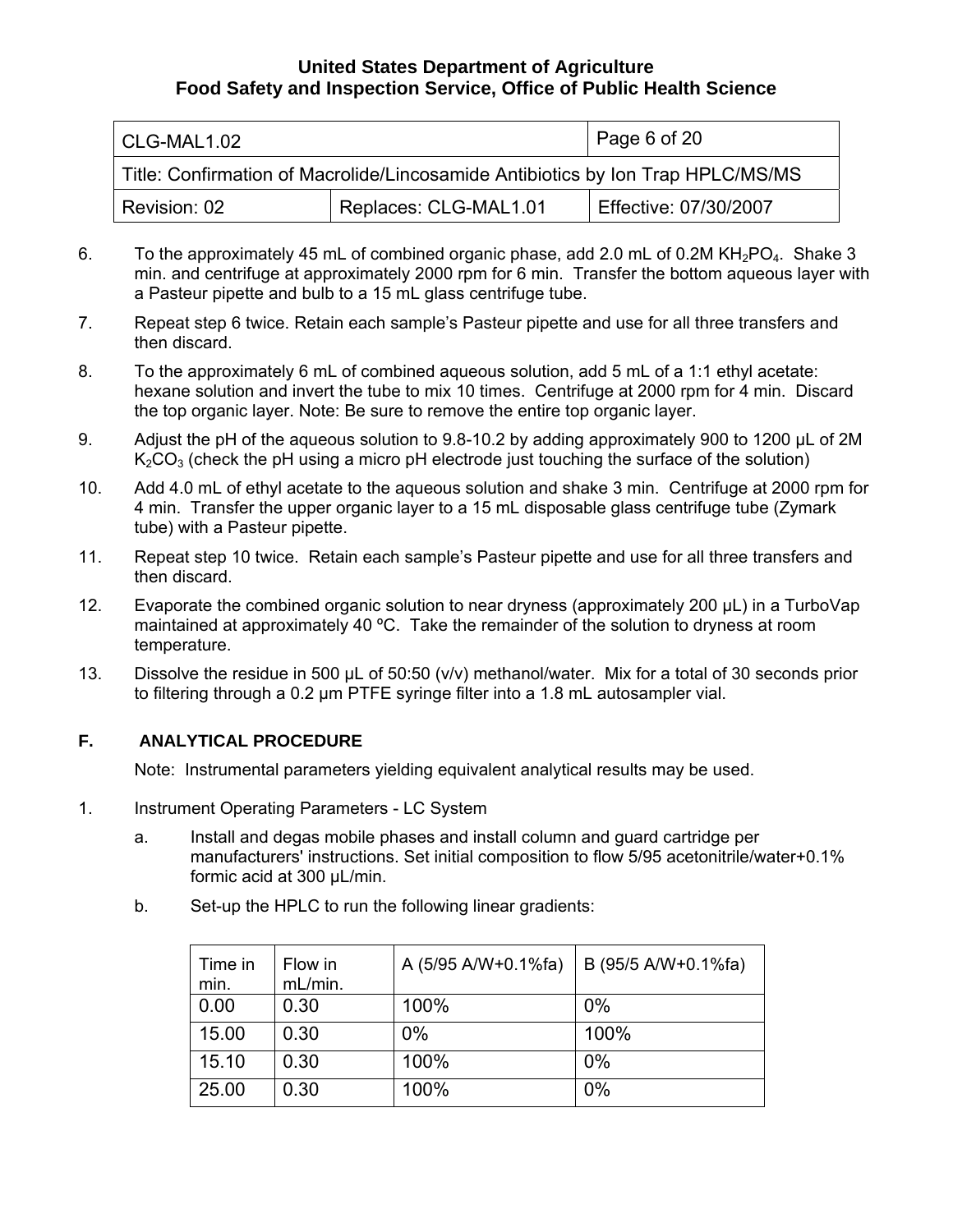| CLG-MAL1.02                                                                     |  | Page 7 of 20          |
|---------------------------------------------------------------------------------|--|-----------------------|
| Title: Confirmation of Macrolide/Lincosamide Antibiotics by Ion Trap HPLC/MS/MS |  |                       |
| Replaces: CLG-MAL1.01<br>Revision: 02                                           |  | Effective: 07/30/2007 |

- c. Set injection volume to 20 µL.
- d. Use a needle wash step with MeOH.
- 2. Instrument Operating Parameters Mass Spectrometer
	- a. Calibrate the Finnigan LCQ ion trap mass spectrometer with electrospray interface according to the manufacturer's specifications.
	- b. Set Capillary Temp to 150 °C.
	- c. Operate in Pos mode.
	- d. Flow inject the external standard through a  $5 \mu L$  loop and obtain the precursor ion centroids The following settings resulted in optimal ion intensities:

| Scan range for data dependant aq. | 400-950 d       |
|-----------------------------------|-----------------|
| Capillary temperature             | 150 °C          |
| APCI vaporizer temperature        | 450 °C          |
| Sheath gas flow                   | 60              |
| Aux gas flow                      | 5               |
| Capillary voltage                 | 10 <sub>V</sub> |
| Tube lens offset                  | 2V              |
| Micro scans                       |                 |
| lon time                          | 100 msec        |
| Source current                    | $5.00 \mu A$    |

- 3. Procedure for Instrumental Analysis of Samples, Controls and Standards
	- a. Turn on pump and set up mass spectrometer. Equilibrate column in mobile phase at 0.30 mL/min for at least 30 min.
	- b. Flow inject the external 100 ppb standard through a 5 µL loop and obtain the precursor centroids.
	- c. Inject the external standard through the HPLC system and acquire spectra using data dependant scanning under the following procedure:

| Scan | Event | <b>Details</b>                                           |
|------|-------|----------------------------------------------------------|
|      | Pos   | Full scan 400-950 D                                      |
| ົາ   | Pos   | Dep $MS2$ most intense ion from parent mass list (1)     |
| -3   | Pos   | Dep $MS2 2nd$ most intense ion from parent mass list (1) |
|      | Pos   | Dep $MS2 3rd$ most intense ion from parent mass list (1) |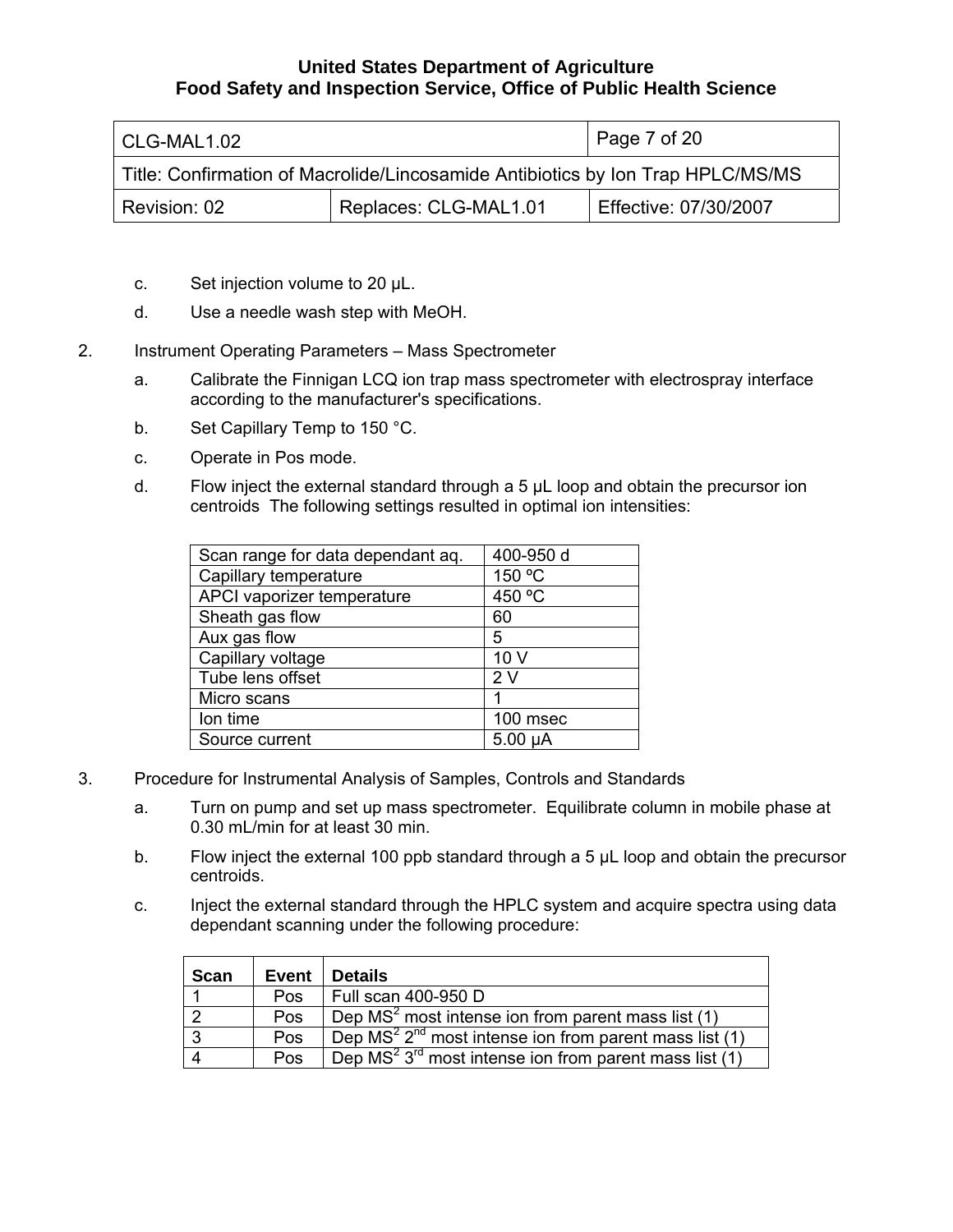<span id="page-7-0"></span>

| l CLG-MAL1.02 |                                                                                 | Page 8 of 20          |
|---------------|---------------------------------------------------------------------------------|-----------------------|
|               | Title: Confirmation of Macrolide/Lincosamide Antibiotics by Ion Trap HPLC/MS/MS |                       |
| Revision: 02  | Replaces: CLG-MAL1.01                                                           | Effective: 07/30/2007 |

| <b>Dependent Data Settings</b> |                                                       |                                                       |                                                       |  |
|--------------------------------|-------------------------------------------------------|-------------------------------------------------------|-------------------------------------------------------|--|
| Segment time:                  | 6.3 to 7.5 minutes                                    | 7.5 to 9.1 minutes                                    | 9.1 to 12.5 minutes                                   |  |
| 1. Parent mass<br>list         | 407.1, 411.1, 425.1,<br>734.2, 806.0, 869.5,<br>916.3 | 407.1, 411.1, 425.1,<br>734.2, 806.0, 869.5,<br>916.3 | 407.1, 411.1, 425.1,<br>734.2, 806.0, 869.5,<br>916.3 |  |
| 2. Charge State                | 1                                                     | 1                                                     | 1                                                     |  |
| 3. Isolation<br>Width          | 3.0                                                   | 4.0                                                   | 3.0                                                   |  |
| 4. Activation<br>Amplitude     | 34                                                    | 34                                                    | 34                                                    |  |
| 5. Activation Q                | 0.25                                                  | 0.25                                                  | 0.25                                                  |  |
| 6. Activation<br>Time          | 30                                                    | 30                                                    | 30                                                    |  |
| 7. Min. Signal<br>Required     | 5000                                                  | 1000                                                  | 5000                                                  |  |
| 8. Min. MSn<br>Signal Required | 500                                                   | 100                                                   | 100                                                   |  |

d. Inject the recovered standard and verify retention time, and divert valve switching time.

- e. Inject the negative control and the sample extracts. If necessary to control carryover, precede each sample analysis with a sample diluent injection.
- f. Column, Pump, and APCI Interface Care. At the end of set of analyses, flush the column for 30 min with acetonitrile + water  $(60 + 40)$  at 0.30 mL/min.

# **G. CONFIRMATION**

1. Data Processing.

View total ion current, base ion chromatogram, and/or a reconstructed ion chromatogram for each drug for each data file. Note retention time of any visible peaks in a drug window. Generate averaged spectra across the retention time window for each drug. This is usually from near the start to near the end of the peak visible in the chromatograms, though a smaller range may be used to avoid a spurious ion spike. Where no peak is visible, use the same settings as in a contemporaneous spiked or positive control extract.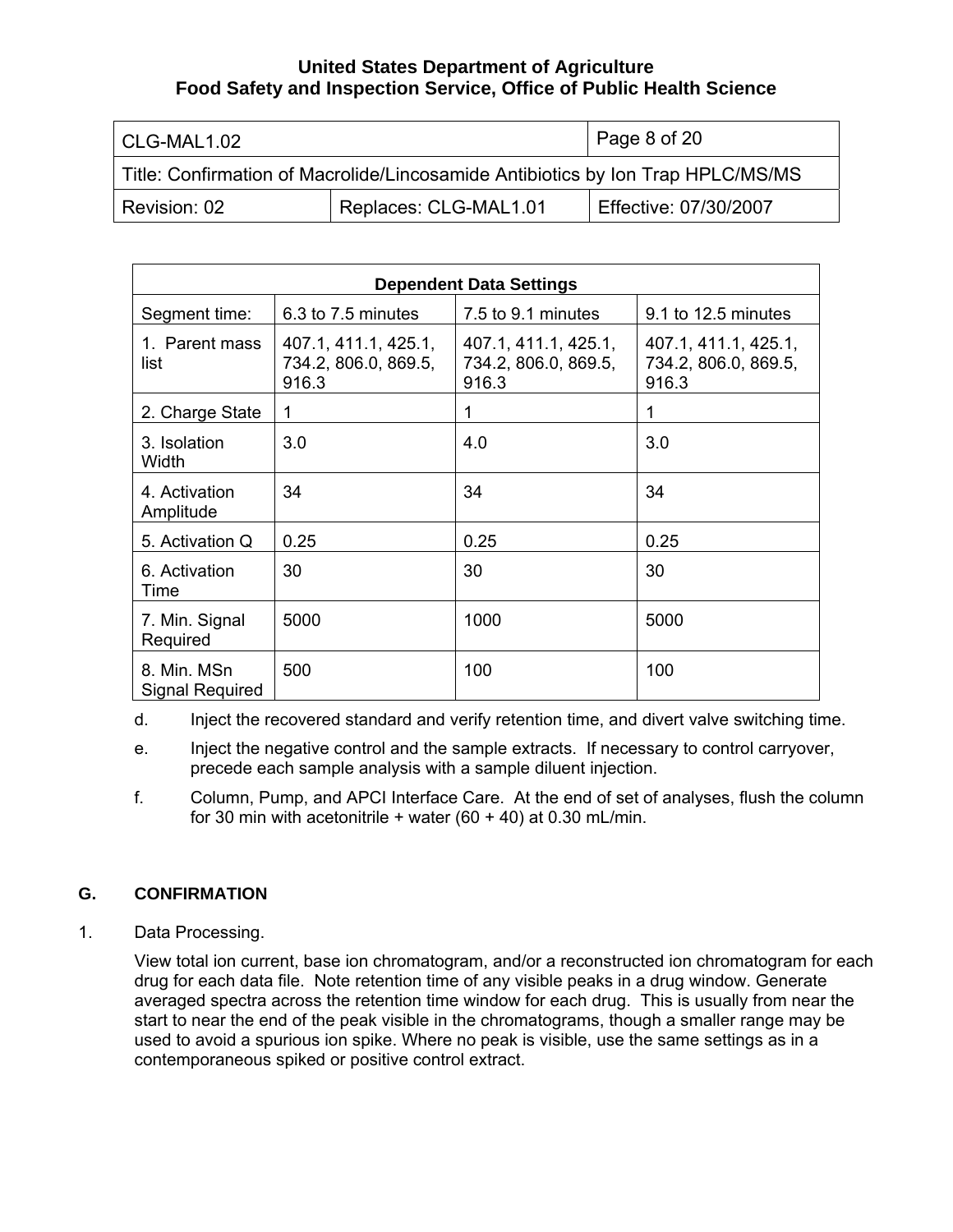| l CLG-MAL1.02                                                                   |                       | Page $9$ of $20$      |
|---------------------------------------------------------------------------------|-----------------------|-----------------------|
| Title: Confirmation of Macrolide/Lincosamide Antibiotics by Ion Trap HPLC/MS/MS |                       |                       |
| Revision: 02                                                                    | Replaces: CLG-MAL1.01 | Effective: 07/30/2007 |

- 2. Confirmation Criteria.
	- a. Retention times of extract peaks must match the peak retention time in a contemporaneous (within same analysis set on same day) fortified control extract chromatogram within 0.2 min.
	- b. The mac/linc peak in the total ion chromatogram (TIC) is present at a S/N ratio of at least 3/1. This is estimated by visual inspection of the TIC.
	- c. The spectra from the extract must visually match spectra from external standards in the same data set. The base ion must be the same. The base ion, two qualifying ions and at least an additional product ion shall be present and readily distinguished from background and matrix ions. There should be a general absence of nonspecific ions. Major specific ions for each mac/linc are listed below:

| Analyte       | Approx.<br>retention<br>time (min) | Precursor<br>ion | Spectra<br>Range | <b>Base</b><br>Production | Product lons         |
|---------------|------------------------------------|------------------|------------------|---------------------------|----------------------|
| Lincomycin    | 7.19                               | 407.1            | 100-420          | 359                       | 126*, 172, 389*      |
| Tulathromycin | 8.50                               | 805.95           | 200-820          | 577                       | 420*, 703*, 576, 559 |
| Pirlimycin    | 9.15                               | 411.1            | 100-425          | 363                       | 327*, 375, 393*      |
| Clindamycin   | 9.44                               | 425.1            | 105-440          | 377                       | 172, 126*, 389*, 407 |
| Tilmicosin    | 10.11                              | 869.5            | 225-880          | 696                       | 522*, 678*, 738      |
| Erythromycin  | 10.69                              | 734.2            | 190-745          | 576                       | 522*, 558*, 698, 716 |
| Tylosin       | 11.00                              | 916.3            | 240-930          | 772                       | 407*, 598*, 754      |

\*Recommended qualifying ions.

- d. The quality assurance positive and negative control samples confirm and fail to confirm, respectively, for the presence of the appropriate drug.
- 3. Criteria for Repeating an Analysis.

Sample analyses may be repeated under the following conditions:

- a. The conditions described in G.2.d are not met.
- b. The instrument is suspected to be malfunctioning, as demonstrated by: clearly aberrant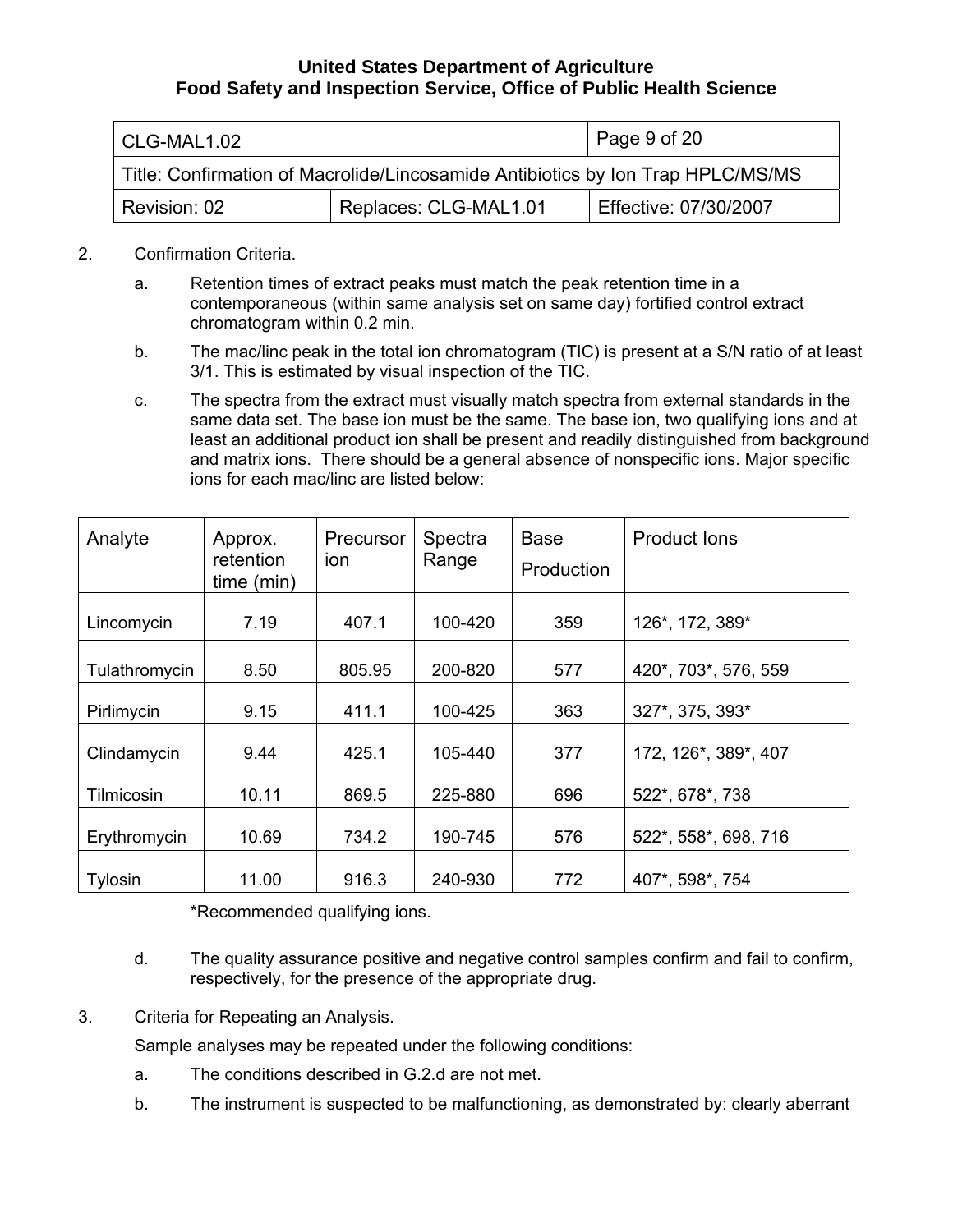<span id="page-9-0"></span>

| l CLG-MAL1.02                                                                   |                       | Page 10 of 20         |  |
|---------------------------------------------------------------------------------|-----------------------|-----------------------|--|
| Title: Confirmation of Macrolide/Lincosamide Antibiotics by Ion Trap HPLC/MS/MS |                       |                       |  |
| Revision: 02                                                                    | Replaces: CLG-MAL1.01 | Effective: 07/30/2007 |  |

standard spectra; failure of a calibration check performed shortly after analysis of the sample set; instrumental parameters, especially vacuum readings, outside of normal operating range; or other conditions noted and documented by the analyst.

- c. There is suspected carryover from a previous high concentration sample or standard. In this case, the sample should be reanalyzed after the cause of the carryover has been identified and measures taken to prevent its recurrence.
- d. There is strong evidence of mac/linc presence, but multiple extraneous ions with relative abundance exceeding that of mac/linc's base ion prevent unambiguous confirmation. In this case, it may be appropriate to reanalyze the suspected positive sample together with a chromatographic standard, and negative and positive QA controls.

#### **H. HAZARD ANALYSIS**

- 1. Required Protective Equipment
	- a. Personal protective equipment (PPE) includes gloves, safety glasses, and lab coat, where applicable.
	- b. Fume hood.
- 2. Hazards

| <b>Procedure Step</b>            | Hazard                                                              | Recommended Safe Procedures                                                                                             |
|----------------------------------|---------------------------------------------------------------------|-------------------------------------------------------------------------------------------------------------------------|
| Mac/Linc antibiotic<br>Standards | Can cause kidney damage.                                            | Wear PPE when handling<br>standards.                                                                                    |
| Methanol                         | Highly flammable, and may                                           | Use under a fume hood away                                                                                              |
| Hexane                           | produce toxic effects to skin,                                      | from all electric devices and<br>open flames. Avoid breathing                                                           |
| Ethyl acetate                    | eyes and the respiratory<br>system.                                 | vapors.                                                                                                                 |
| Acetonitrile                     | Highly flammable and toxic<br>liquid. May cause skin<br>irritation. | Use under a fume hood away<br>from all electric devices and<br>open flames. Treat as cyanide.<br>Avoid breathing vapors |
| Formic acid,<br>phosphoric acid  | Corrosive. Danger of chemical<br>burns.                             | Prepare solutions in a fume<br>hood. Wear PPE, and avoid<br>contact with skin.                                          |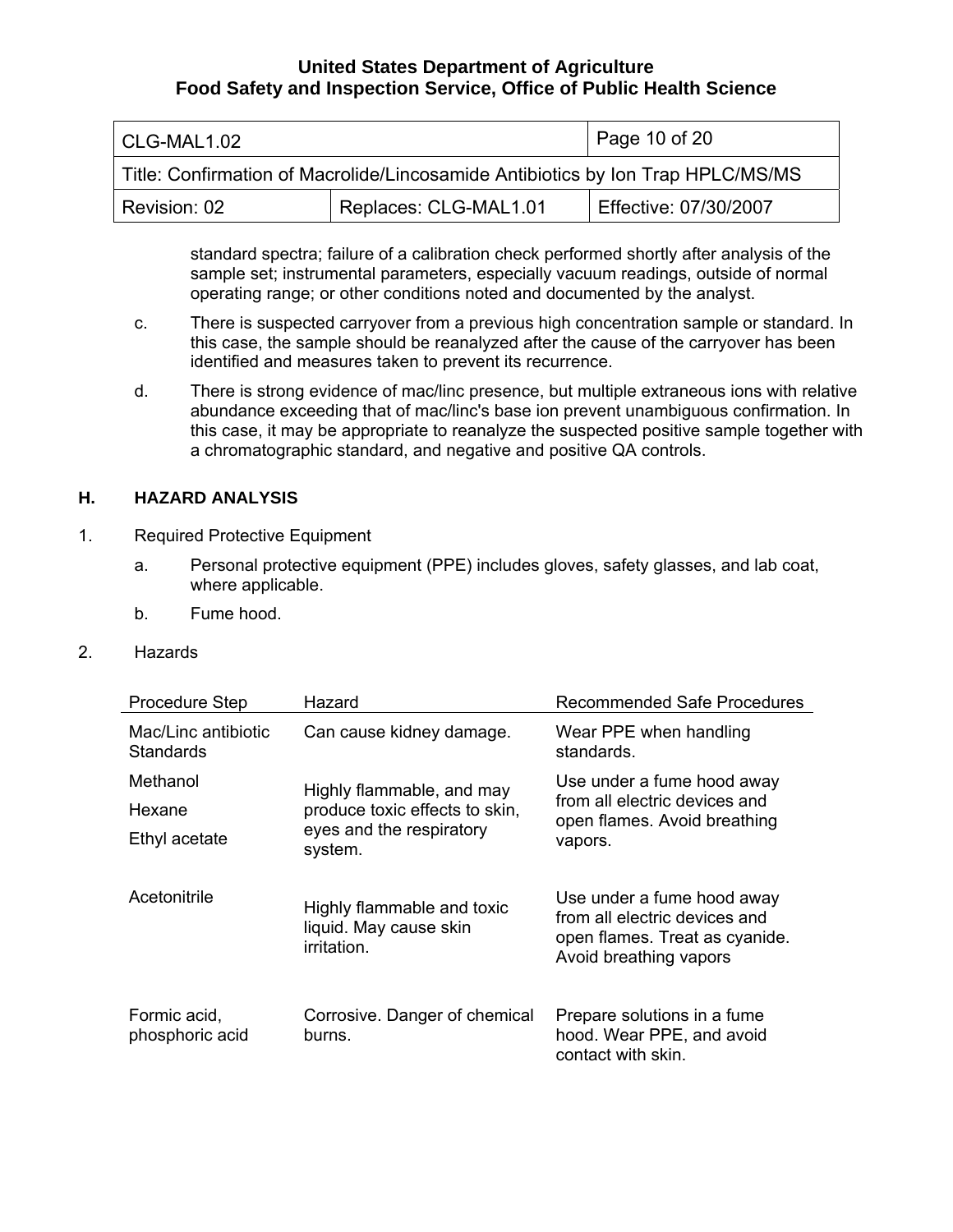<span id="page-10-0"></span>

| CLG-MAL1.02                                                                     |                       | Page 11 of 20         |
|---------------------------------------------------------------------------------|-----------------------|-----------------------|
| Title: Confirmation of Macrolide/Lincosamide Antibiotics by Ion Trap HPLC/MS/MS |                       |                       |
| Revision: 02                                                                    | Replaces: CLG-MAL1.01 | Effective: 07/30/2007 |

#### 3. Disposal Procedures

| <b>Procedure Step</b>                             | Hazard              | Recommended Safe Procedures                                                                                                                                                                           |
|---------------------------------------------------|---------------------|-------------------------------------------------------------------------------------------------------------------------------------------------------------------------------------------------------|
| Methanol/acetonitrile<br>Hexane, Ethyl<br>acetate | See section 2 above | Collect waste in a sealed<br>container and store in a cool,<br>well ventilated, flammable liquid<br>storage area/cabinet for disposal<br>in accordance with local, state,<br>and Federal regulations. |
| Acids and acidic<br>reagents.                     | See section 2 above | Collect waste in a sealed<br>container and store in a cool,<br>well ventilated, acid liquid<br>storage area/cabinet for disposal<br>in accordance with local, state,<br>and Federal regulations.      |

#### **I. QUALITY ASSURANCE PLAN**

1. Performance Standard

Refer to Section G.2 for Confirmation Criteria.

### 2. Readiness to Perform

- a. Familiarization
	- i. Phase I: Standards Inject external standard solutions (D.2.c) in duplicate on at least three different days, and verify instrument response is adequate for confirmatory purposes.
	- ii. Phase II: Fortified samples Analyze one fortified bovine kidney, liver, and muscle and one blank bovine kidney, liver, and muscle. On a subsequent separate day analyze one fortified porcine kidney, liver, and muscle and one blank porcine kidney, liver, and muscle. On a subsequent separate day analyze one fortified poultry kidney, liver, and muscle and one blank poultry kidney, liver, and muscle. (total 18 samples)

Note: Phase I and Phase II may be performed concurrently.

- iii. Phase III: Check samples for analyst accreditation.
	- (a) 6 check samples fortified at levels between 1–2 times minimum proficiency level (MPL, see I.6 below) using analytes and concentrations unknown to the analyst. These six unknowns shall use two bovine kidney, two bovine liver, and two bovine muscle tissues. Each set must include a positive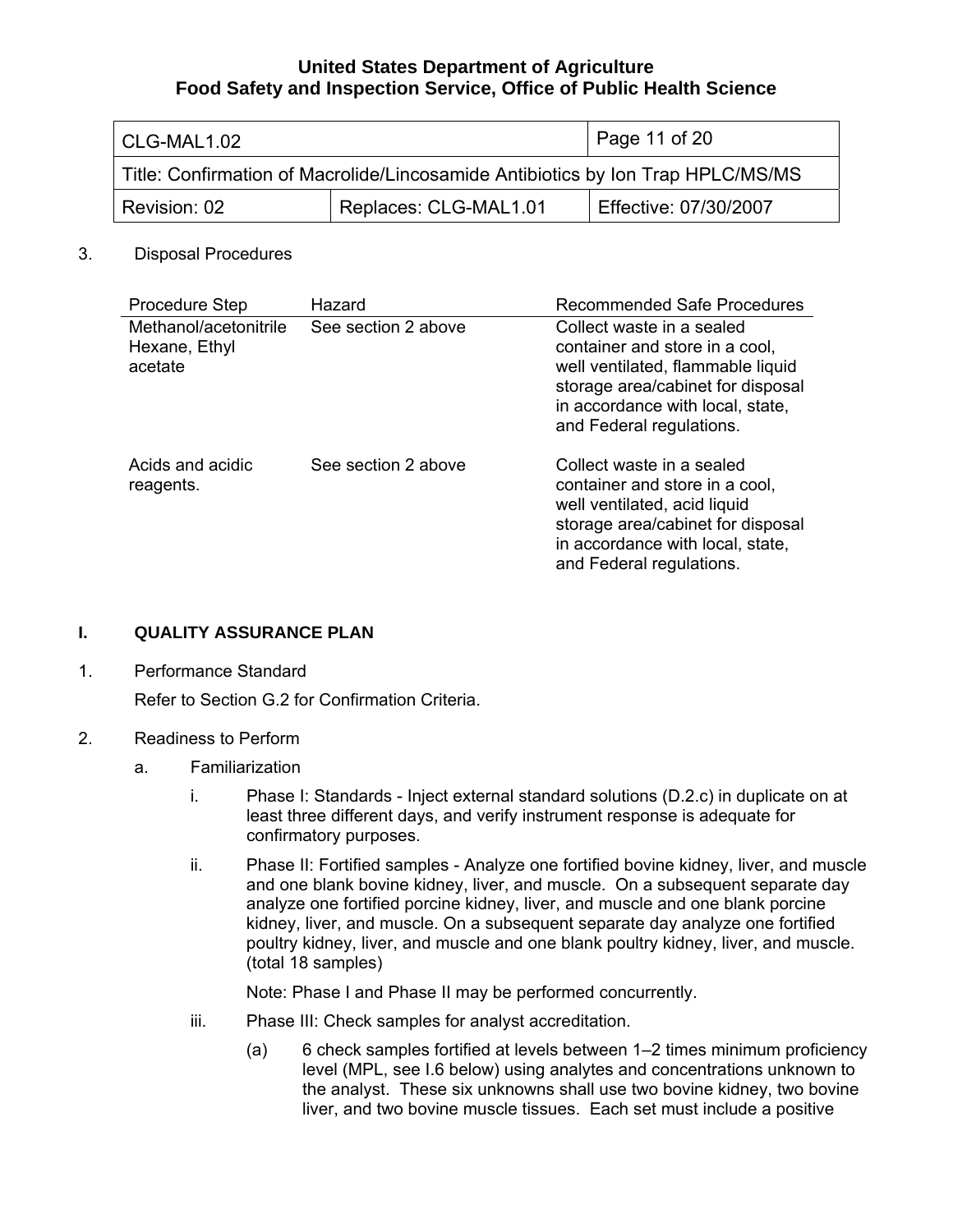| CLG-MAL1.02                                                                     |                       | Page 12 of 20         |
|---------------------------------------------------------------------------------|-----------------------|-----------------------|
| Title: Confirmation of Macrolide/Lincosamide Antibiotics by Ion Trap HPLC/MS/MS |                       |                       |
| Revision: 02                                                                    | Replaces: CLG-MAL1.01 | Effective: 07/30/2007 |

control and a negative control.

- (b) Report analytical findings to Supervisor and Quality Assurance Manager (QAM).
- (c) Approval from the Supervisor and the QAM is required to commence official analysis.
- b. Acceptability criteria.

Refer to section I.1 above

- 3. Intralaboratory Check Samples
	- a. System, minimum contents.
		- i. Frequency: One per week per analyst when samples analyzed.
		- ii. Records are to be maintained for review.
	- b. Acceptability criteria.

If unacceptable values are obtained, then:

- i. Stop all official analyses by that analyst.
- ii. Take corrective action.
- 4. Sample Acceptability and Stability
	- a. Matrices: Bovine, porcine and poultry liver, muscle, and kidney.
	- b. Sample receipt, minimum weight: approximately 50 grams.
	- c. Condition upon receipt: chilled or frozen.
	- d. Sample storage:
		- i. Time: 2 weeks for blended/ homogenized samples
		- ii. Condition: frozen (less than -10  $^{\circ}$ C)
- 5. Sample Set Each sample set must include the following:
	- a. Negative control sample
	- b. Positive control sample
	- c. Samples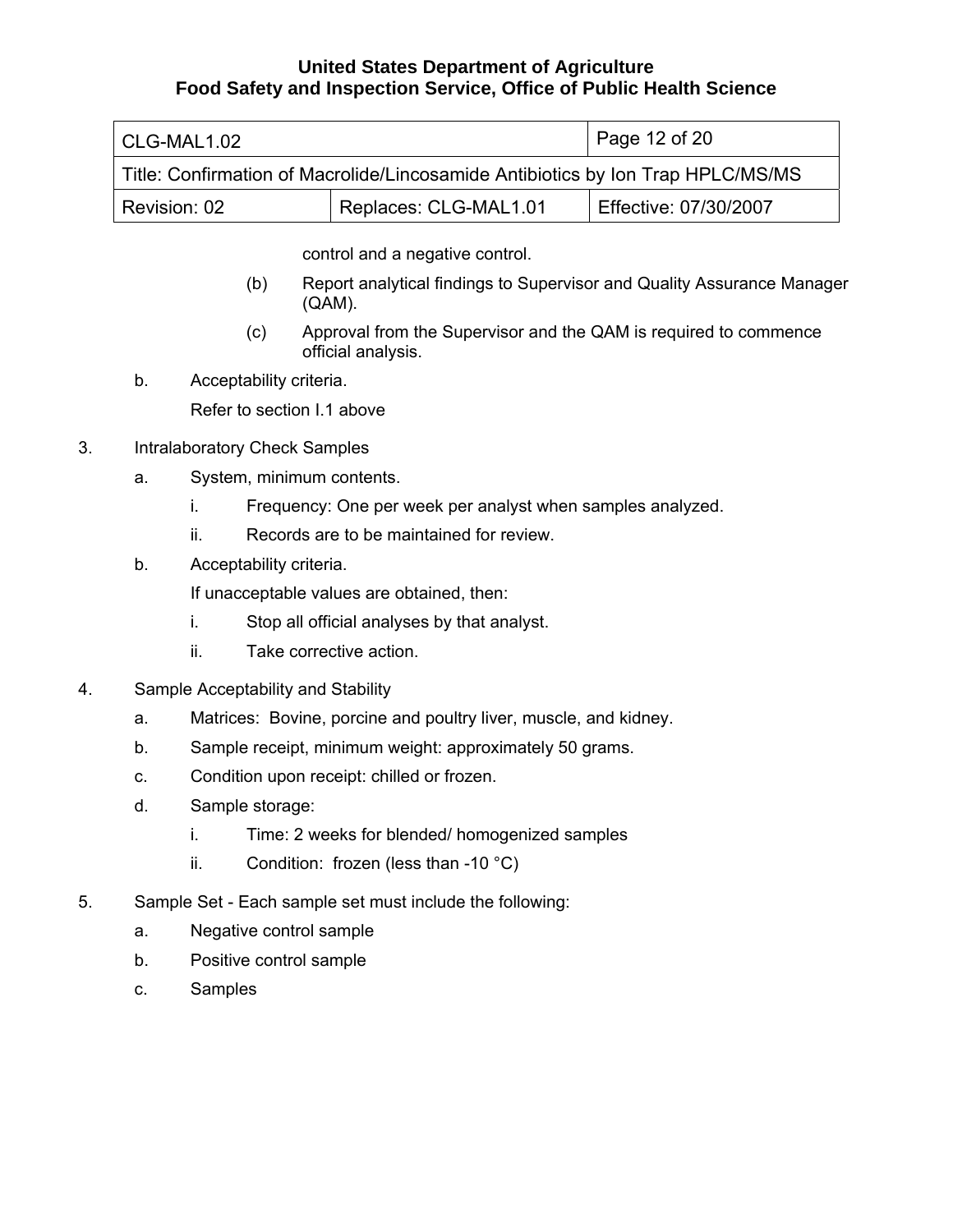<span id="page-12-0"></span>

| CLG-MAL1.02                                                                     |                       | Page 13 of 20         |
|---------------------------------------------------------------------------------|-----------------------|-----------------------|
| Title: Confirmation of Macrolide/Lincosamide Antibiotics by Ion Trap HPLC/MS/MS |                       |                       |
| Revision: 02                                                                    | Replaces: CLG-MAL1.01 | Effective: 07/30/2007 |

# 6. Sensitivity

Minimum proficiency levels (MPL), in ppm, by tissue.

|               | Liver | Kidney | Muscle |
|---------------|-------|--------|--------|
| Lincomycin    | 0.1   | 0.1    | 0.1    |
| Pirlimycin    | 0.1   | 0.1    | 0.1    |
| Clindamycin   | 0.1   | 0.1    | 0.1    |
| Tilmicosin    | 0.1   | 0.1    | 0.1    |
| Erythromycin  | 0.1   | 0.1    | 0.1    |
| Tylosin       | 0.1   | 0.1    | 0.1    |
| Tulathromycin | 1.0   | 1.0    | 1.0    |

# **J. WORKSHEET**

The following worksheet is an example.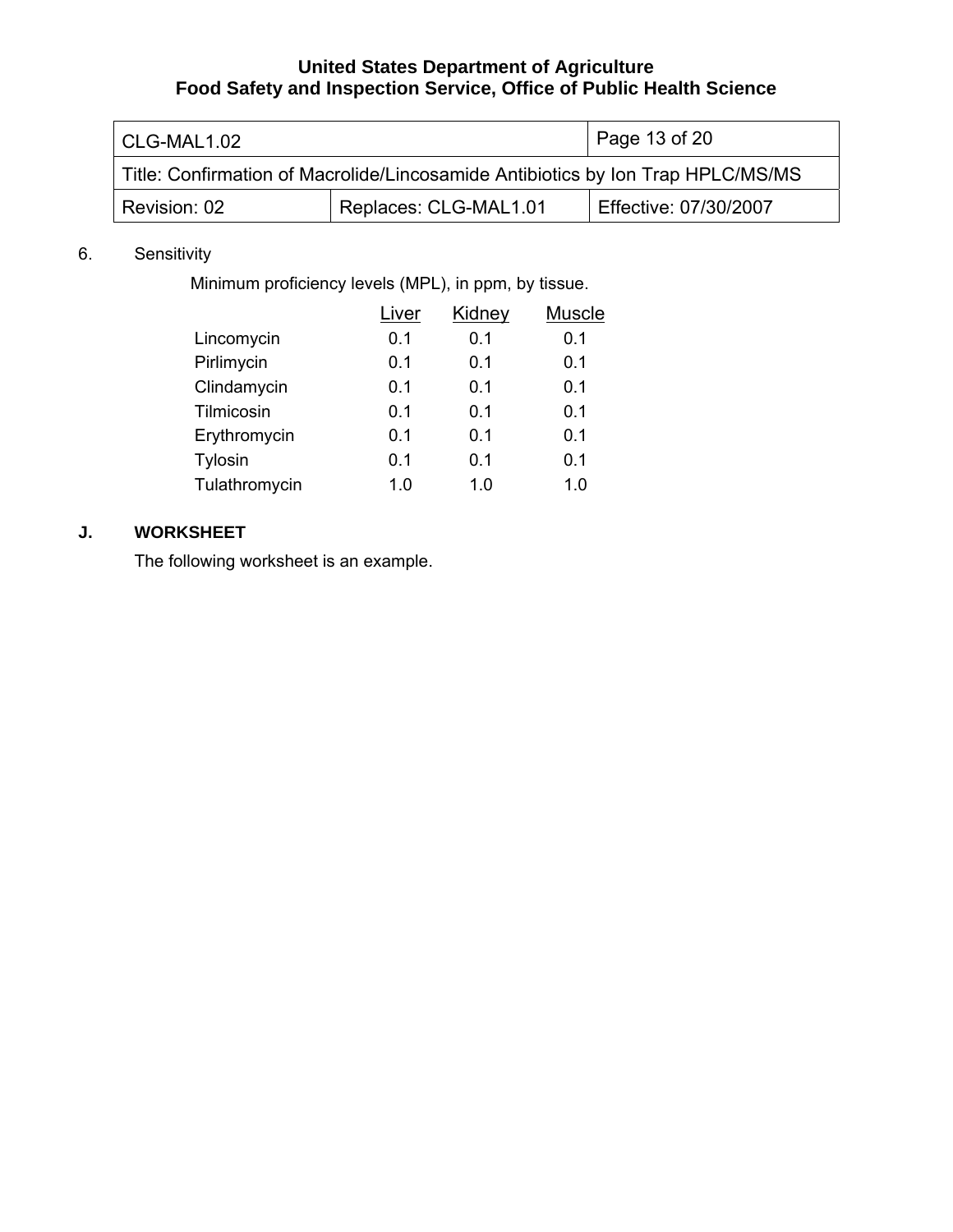**United States Department of Agriculture Food Safety and Inspection Service, Office of Public Health Science** 

| CLG-MAL1.02                                                                                                                                                                                                                                                                                                                                                                                                                                                                                                                                                                                                                                                                                                                                                                                                                           | Page 14 of 20                                                                                                                                                                                                                                                                                                                                                                                                                                                                                                                                                                                                                                                                                                                                                                                                                                                                                                                                                                                                                                                                                                                                                                                                                                                    |  |  |  |
|---------------------------------------------------------------------------------------------------------------------------------------------------------------------------------------------------------------------------------------------------------------------------------------------------------------------------------------------------------------------------------------------------------------------------------------------------------------------------------------------------------------------------------------------------------------------------------------------------------------------------------------------------------------------------------------------------------------------------------------------------------------------------------------------------------------------------------------|------------------------------------------------------------------------------------------------------------------------------------------------------------------------------------------------------------------------------------------------------------------------------------------------------------------------------------------------------------------------------------------------------------------------------------------------------------------------------------------------------------------------------------------------------------------------------------------------------------------------------------------------------------------------------------------------------------------------------------------------------------------------------------------------------------------------------------------------------------------------------------------------------------------------------------------------------------------------------------------------------------------------------------------------------------------------------------------------------------------------------------------------------------------------------------------------------------------------------------------------------------------|--|--|--|
| Title: Confirmation of Macrolide/Lincosamide Antibiotics by Ion Trap HPLC/MS/MS                                                                                                                                                                                                                                                                                                                                                                                                                                                                                                                                                                                                                                                                                                                                                       |                                                                                                                                                                                                                                                                                                                                                                                                                                                                                                                                                                                                                                                                                                                                                                                                                                                                                                                                                                                                                                                                                                                                                                                                                                                                  |  |  |  |
| Revision: 02<br>Replaces: CLG-MAL1.01                                                                                                                                                                                                                                                                                                                                                                                                                                                                                                                                                                                                                                                                                                                                                                                                 | Effective: 07/30/2007                                                                                                                                                                                                                                                                                                                                                                                                                                                                                                                                                                                                                                                                                                                                                                                                                                                                                                                                                                                                                                                                                                                                                                                                                                            |  |  |  |
| <b>MAVIL ID &amp;</b><br>Micropipettor(s):<br>Centrifuge(s):<br>Waterbath:<br>Injection Volume (uL):<br>pH meter:<br>HPLOMS:<br><b>Balance</b><br>Method File Name<br>MWL ID#<br><b>\$3/50 mechH20</b><br>0.2 M IO HPO<br>MACAINC Ext. Standard(s):<br>MACA INC Working Standard(s):<br>BOAc<br>2 M K <sub>2</sub> CO <sub>3</sub><br>1:1 BOACA lexane<br><b>Mobile Phase</b><br>A. 5/95 acetonic@edwater+0.1% fa<br>Oleandomycin Working Std.<br>B. 95/5 acetonizie/water+0.1% fa<br>C. 60/40 acetoninferwater<br>1:20 Phosphonic AcidWate<br>MACROLIDE/LINCOSAMIDE CONFIRMATION WORKSHEET<br>to Holding FRZ<br>to FRZ-<br>Tuto-vap Temperature (- 40 C):<br>Extract Storage (REF/FRZ) Location/Dates:<br>Sample FRZ-<br>Holding FRZ-<br>Reviewed By (Int. And Date):<br>Date Completed:<br>Date Started:<br>Set Namber:<br>Analyst: | Visual<br>Match (w/<br>Ext. Std.)?<br>Qualifying<br>Base<br>Present?<br>Present?<br>TC- 3X<br>Notes<br>Level?<br>$Ret$ . Time<br>(with $\pm 0.2$<br>min. of Fort<br>Extract(s))?<br>Ret.Time<br>(X.XX.min.)<br><b>MAC/LINC</b><br>Visual<br>Match (wy<br>Ext. Std.)?<br>A checkmark in each of the four columns represents a positive confirmation<br>Qualifying<br>Base lon(s)<br>Present?<br>TIC-3X<br>Notes<br>Lovel?<br>Sample Analysis Data<br>Ret. Time (with<br>x 0.2 min. of<br>Extract(s))?<br>Extract(s))?<br>Ret. Time<br>(XXX mm.)<br>MAC/LINC<br>Visual Match<br>(w/Ed.<br>Std.)?<br>response.<br>Qualifying/<br>Base<br>Present?<br>Present?<br>applicable to indicate a positive<br>TIC-3X<br>Noise<br>Level?<br>Ret Time<br>(Wifi ± 0.2<br>Extract(5))?<br>Note: Place a check mark where<br>Ref. Time (X,XX)<br>$\begin{bmatrix}mn\\mn\end{bmatrix}$<br>MACAINC<br>Sample pH<br>(9.6-10.2)<br>E.5<br>$\begin{array}{c} \text{Source W.} \\ \text{(5.00} \pm 0.10 \text{ g}) \\ \text{(5.00} \pm 0.10 \text{ g}) \\ \text{E.1} \end{array}$<br>isse<br>Pe<br>Species<br>Form No.<br>Lab No.<br>Sample No.<br>$\equiv$<br>쒸<br>且<br><b>REMARKS:</b><br>u)<br>$\pmb{\omega}$<br>$\tilde{\phantom{a}}$<br>$\bullet$<br>$\omega$<br>$\sim$<br>s<br>× |  |  |  |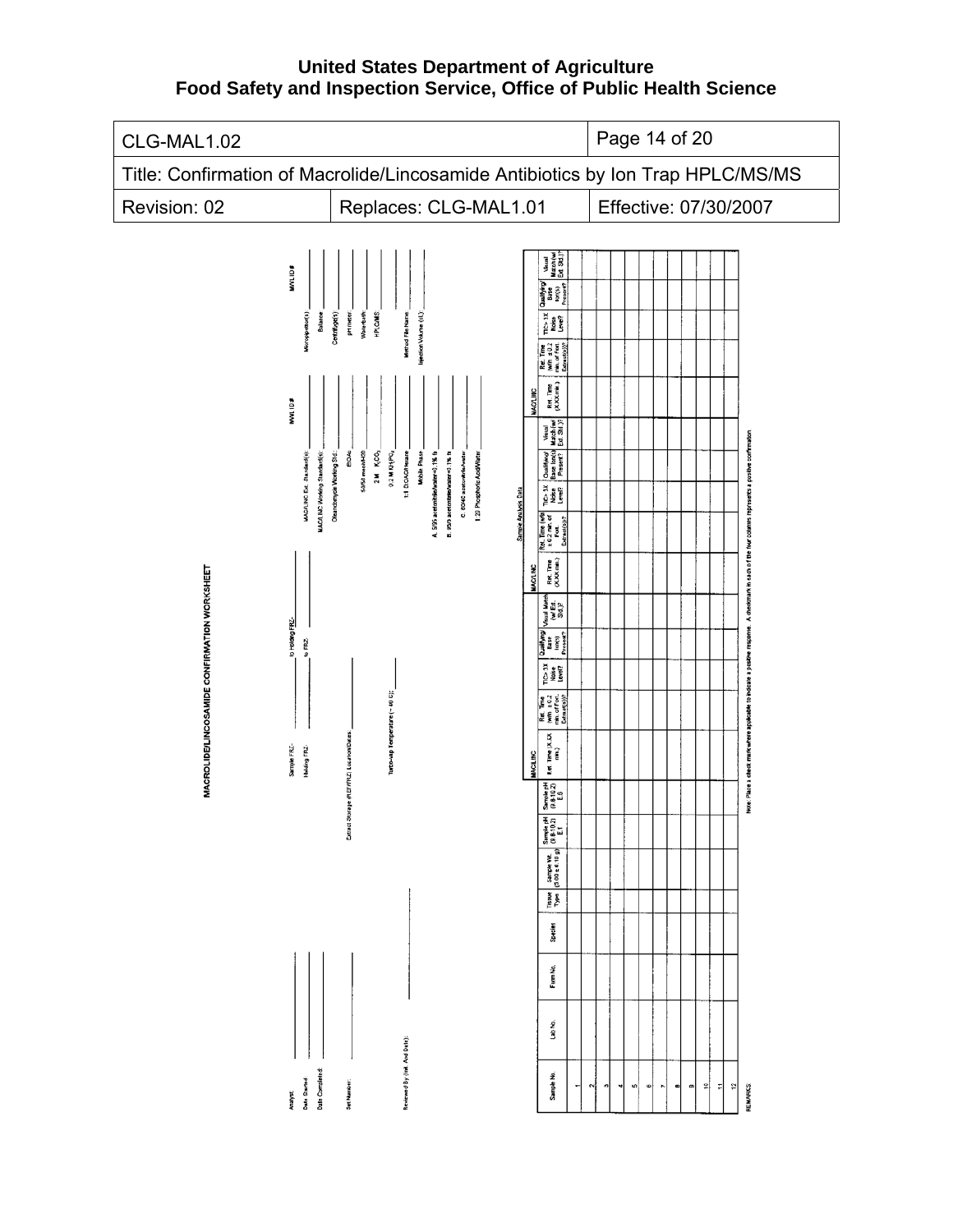<span id="page-14-0"></span>

| CLG-MAL1.02                                                                     |                       | Page 15 of 20         |  |
|---------------------------------------------------------------------------------|-----------------------|-----------------------|--|
| Title: Confirmation of Macrolide/Lincosamide Antibiotics by Ion Trap HPLC/MS/MS |                       |                       |  |
| Revision: 02                                                                    | Replaces: CLG-MAL1.01 | Effective: 07/30/2007 |  |

# **K. APPENDIX**

1. Mass spectra for Macrolide/Lincosamide Antibiotics are shown on the following pages.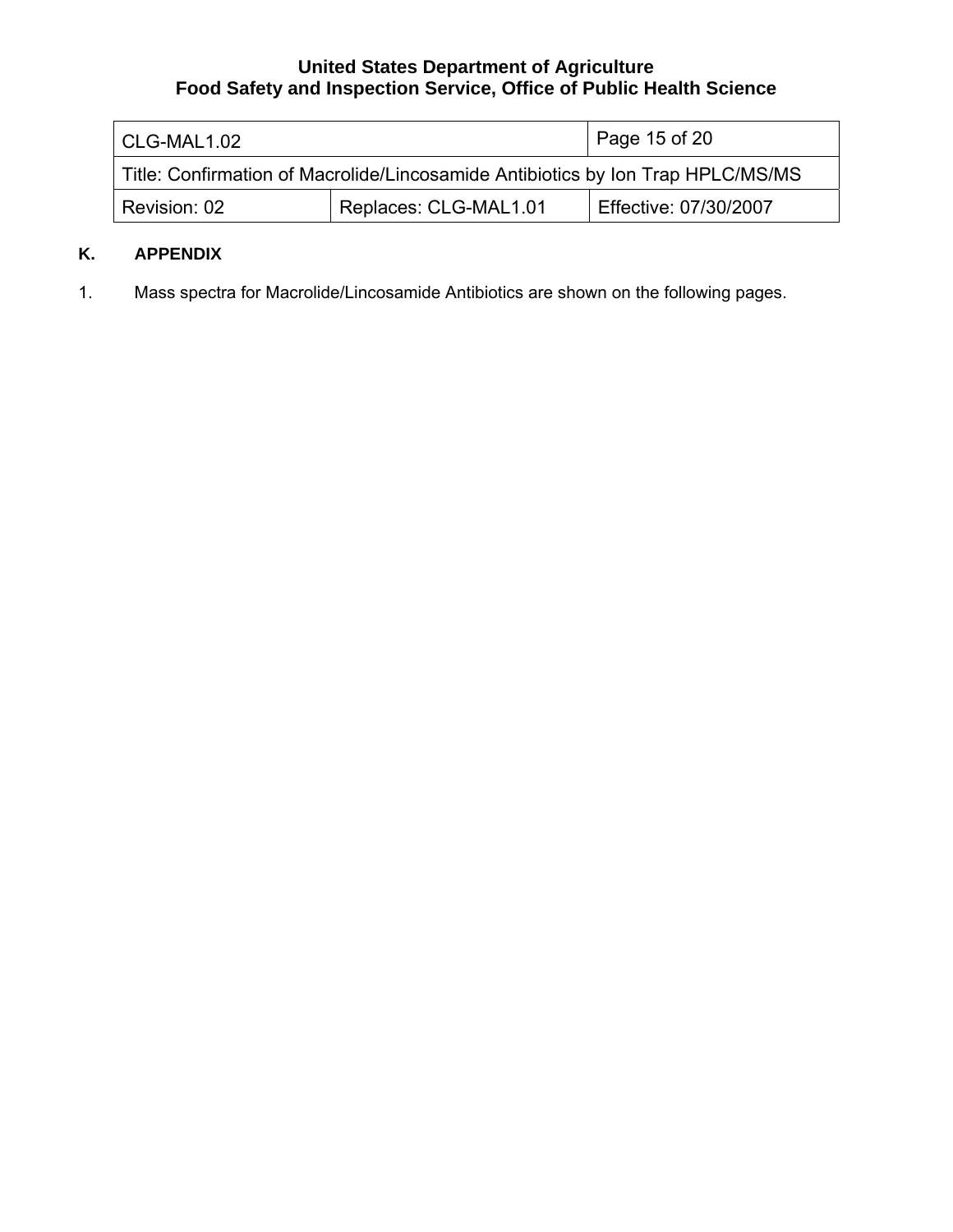| CLG-MAL1.02  |                                                                                 | Page 16 of 20         |  |
|--------------|---------------------------------------------------------------------------------|-----------------------|--|
|              | Title: Confirmation of Macrolide/Lincosamide Antibiotics by Ion Trap HPLC/MS/MS |                       |  |
| Revision: 02 | Replaces: CLG-MAL1.01                                                           | Effective: 07/30/2007 |  |

## a. Bovine Liver Recovery, 1.0 ppm tulathromycin, 0.1 ppm all other analytes (positive control)

| RT: 0.00 - 24.98<br>F: + c d Full ms2 406.93@34.00 [ 100.00-420.00]<br>7.44<br>NL: 9.80E5<br>100<br>TIC F: + c d Full ms2<br>$100 -$<br>406.93@34.00  <br>100.00-420.00   MS<br>Abundance<br>80<br>60<br>7.40<br>7.49<br>$40 - 125.9$<br>Relative<br>$20 -$<br>$7.35$ $7.53$ $12.12$<br>298,9 316.8<br>171.9 197.7<br>$\circ$<br>$10 \t 15$<br>$\overline{\mathbf{5}}$<br>$\circ$<br>100<br>200<br>250<br>300<br>20<br>150<br>350<br>Time (min)<br>m/z<br>RT: 8.23-8.87 AV: 13 NL:<br>NL: 1.44E6<br>F: + c d Full ms2 806.00@34.00 [ 210.00-820.00]<br>8.50<br>TIC F: + c d Full ms2<br>806.00@34.00 [<br>210.00-820.00] MS<br>577.0<br>$100 -$<br>8.46<br>Abundance<br>80<br>60<br>8.54<br>40<br>Relative<br>20 <sup>2</sup><br>$8.41 \begin{array}{ c } \hline 8.59 \end{array}$<br>285.8 384.1 419.9<br>576.4 683.6 703.0 788.2<br>$0 -$<br>ó<br>Á.<br>10<br>15<br>20<br>300<br>400<br>500<br>600<br>Time (min)<br>m/z<br>RT: 9.19-9.55 AV: 6 NL<br>NL: 4.99F5<br>F: + c d Full ms2 410.97@34.00 [ 100.00-425.00]<br>9.42<br>TIC F: + c d Full ms2<br>410.97@34.00 [<br>100.00-425.00] MS<br>100<br>Abundance<br>80<br>60<br>9.37<br>40<br>Relative<br>9.46<br>$20 -$<br>8.32 9.51<br>210.4 251.5 302.8 326.9<br>$\frac{1}{10}$ 12.19<br>139.7<br>7.29<br>$\circ$<br>ó<br>ś<br>200<br>250<br>20<br>100<br>150<br>300<br>350<br>Time (min)<br>m/z<br>F: + c d Full ms2 424.86@34.00 [ 105.00-435.00]<br>NL: 1.45E6<br>0.73<br>9.69<br>TIC F: + c d Full ms2<br>100<br>424.86@34.00 [<br>Relative Abundance<br>80<br>60<br>126.0<br>9.77<br>$40 -$<br>9.65<br>9.82<br>$20 -$<br>172.0 224.8 281.7 298.9 334.8<br>6.52 8.09 9.87 12.03<br>$0^{-}$<br>5<br>10<br>15<br>200<br>300<br>Ö<br>20<br>Time (min)<br>m/z<br>RT: 10.19-10.84 AV: 15<br>NL: 2.92E6<br>10.37<br>TIC F: + c d Full ms2<br>869.20@34.00 [<br>225.00-880.00] MS<br>100<br>10.33<br>Abundance<br>80<br>10.41<br>60<br>40<br>Relative<br>10.46<br>10.28<br>$20 -$<br>$10.24$ $10.50$ $10.65$<br>678,0 738.1<br>378.2 448.2 522.0<br>$\circ$<br>15<br>400<br>$\Box$<br>5<br>10<br>20<br>600<br>Time (min)<br>m/z<br>RT: 10.89-11.12 AV: 6<br>NL: 3.19E5<br>F: + c d Full ms2 734.00@34.00 [ 190.00-745.00]<br>[575.9 – 190.00<br>10.98<br>TIC F: + c d Full ms2<br>734.00@34.00 [<br>190.00-745.00] MS<br>11.02<br>100<br>Abundance<br>80<br>10.93<br>521.8<br>60<br>11.07<br>40 <sub>1</sub><br>g<br>Relati<br>10.89 11.12<br>20<br>11.60<br>315.4 364.6 463.4<br>9.11<br>283.9<br>0 | RT: 7.35-7.81 AV: 9 NL:<br>358.8<br>388.8<br>389.9<br>400 | m/z<br>358.8<br>388.8<br>125.9<br>316.8<br>171.9 | Intensity<br>83420.3100.00<br>44652.6 53.53<br>33398.7 40.04                                       | Relative     |
|------------------------------------------------------------------------------------------------------------------------------------------------------------------------------------------------------------------------------------------------------------------------------------------------------------------------------------------------------------------------------------------------------------------------------------------------------------------------------------------------------------------------------------------------------------------------------------------------------------------------------------------------------------------------------------------------------------------------------------------------------------------------------------------------------------------------------------------------------------------------------------------------------------------------------------------------------------------------------------------------------------------------------------------------------------------------------------------------------------------------------------------------------------------------------------------------------------------------------------------------------------------------------------------------------------------------------------------------------------------------------------------------------------------------------------------------------------------------------------------------------------------------------------------------------------------------------------------------------------------------------------------------------------------------------------------------------------------------------------------------------------------------------------------------------------------------------------------------------------------------------------------------------------------------------------------------------------------------------------------------------------------------------------------------------------------------------------------------------------------------------------------------------------------------------------------------------------------------------------------------------------------------------------------------------------------------------------------------------------------------------------------------------------------------------------------------------|-----------------------------------------------------------|--------------------------------------------------|----------------------------------------------------------------------------------------------------|--------------|
| 80<br>60<br>40<br>20<br>$\circ$<br>RT: 0.00 - 24 98<br>100<br>80<br>A0<br>40<br>20<br>ō-<br>RT: 0.00 - 24.98<br>100<br>80<br>60<br>40<br>20<br>$\alpha$<br>RT: 0.00 - 24.98<br>$100 -$<br>80<br>60<br>40<br>$20 -$<br>$\circ$<br>RT: 0.00 + 24.98<br>100<br>80<br>60<br>40<br>20<br>Ö<br>RT 0.00 - 24 98<br>100<br>80<br>60<br>40<br>20<br>$\circ$                                                                                                                                                                                                                                                                                                                                                                                                                                                                                                                                                                                                                                                                                                                                                                                                                                                                                                                                                                                                                                                                                                                                                                                                                                                                                                                                                                                                                                                                                                                                                                                                                                                                                                                                                                                                                                                                                                                                                                                                                                                                                                   |                                                           |                                                  |                                                                                                    |              |
|                                                                                                                                                                                                                                                                                                                                                                                                                                                                                                                                                                                                                                                                                                                                                                                                                                                                                                                                                                                                                                                                                                                                                                                                                                                                                                                                                                                                                                                                                                                                                                                                                                                                                                                                                                                                                                                                                                                                                                                                                                                                                                                                                                                                                                                                                                                                                                                                                                                      |                                                           |                                                  |                                                                                                    |              |
|                                                                                                                                                                                                                                                                                                                                                                                                                                                                                                                                                                                                                                                                                                                                                                                                                                                                                                                                                                                                                                                                                                                                                                                                                                                                                                                                                                                                                                                                                                                                                                                                                                                                                                                                                                                                                                                                                                                                                                                                                                                                                                                                                                                                                                                                                                                                                                                                                                                      |                                                           |                                                  |                                                                                                    |              |
|                                                                                                                                                                                                                                                                                                                                                                                                                                                                                                                                                                                                                                                                                                                                                                                                                                                                                                                                                                                                                                                                                                                                                                                                                                                                                                                                                                                                                                                                                                                                                                                                                                                                                                                                                                                                                                                                                                                                                                                                                                                                                                                                                                                                                                                                                                                                                                                                                                                      |                                                           |                                                  |                                                                                                    |              |
|                                                                                                                                                                                                                                                                                                                                                                                                                                                                                                                                                                                                                                                                                                                                                                                                                                                                                                                                                                                                                                                                                                                                                                                                                                                                                                                                                                                                                                                                                                                                                                                                                                                                                                                                                                                                                                                                                                                                                                                                                                                                                                                                                                                                                                                                                                                                                                                                                                                      |                                                           |                                                  | 5925.0 7.10                                                                                        |              |
|                                                                                                                                                                                                                                                                                                                                                                                                                                                                                                                                                                                                                                                                                                                                                                                                                                                                                                                                                                                                                                                                                                                                                                                                                                                                                                                                                                                                                                                                                                                                                                                                                                                                                                                                                                                                                                                                                                                                                                                                                                                                                                                                                                                                                                                                                                                                                                                                                                                      |                                                           | 359.9                                            | 4877.1<br>3911.8                                                                                   | 5.85<br>4.69 |
|                                                                                                                                                                                                                                                                                                                                                                                                                                                                                                                                                                                                                                                                                                                                                                                                                                                                                                                                                                                                                                                                                                                                                                                                                                                                                                                                                                                                                                                                                                                                                                                                                                                                                                                                                                                                                                                                                                                                                                                                                                                                                                                                                                                                                                                                                                                                                                                                                                                      |                                                           | 340.7                                            | 3681.4                                                                                             | 4.41         |
|                                                                                                                                                                                                                                                                                                                                                                                                                                                                                                                                                                                                                                                                                                                                                                                                                                                                                                                                                                                                                                                                                                                                                                                                                                                                                                                                                                                                                                                                                                                                                                                                                                                                                                                                                                                                                                                                                                                                                                                                                                                                                                                                                                                                                                                                                                                                                                                                                                                      |                                                           | 298.9                                            | 3295.6                                                                                             | 3.95         |
|                                                                                                                                                                                                                                                                                                                                                                                                                                                                                                                                                                                                                                                                                                                                                                                                                                                                                                                                                                                                                                                                                                                                                                                                                                                                                                                                                                                                                                                                                                                                                                                                                                                                                                                                                                                                                                                                                                                                                                                                                                                                                                                                                                                                                                                                                                                                                                                                                                                      |                                                           | 389.9                                            | 2683.0                                                                                             | 3.22         |
|                                                                                                                                                                                                                                                                                                                                                                                                                                                                                                                                                                                                                                                                                                                                                                                                                                                                                                                                                                                                                                                                                                                                                                                                                                                                                                                                                                                                                                                                                                                                                                                                                                                                                                                                                                                                                                                                                                                                                                                                                                                                                                                                                                                                                                                                                                                                                                                                                                                      |                                                           | 263.6                                            | 2358.8                                                                                             | 2.83         |
|                                                                                                                                                                                                                                                                                                                                                                                                                                                                                                                                                                                                                                                                                                                                                                                                                                                                                                                                                                                                                                                                                                                                                                                                                                                                                                                                                                                                                                                                                                                                                                                                                                                                                                                                                                                                                                                                                                                                                                                                                                                                                                                                                                                                                                                                                                                                                                                                                                                      |                                                           | 370.9                                            | 2351.9                                                                                             | 2.82         |
|                                                                                                                                                                                                                                                                                                                                                                                                                                                                                                                                                                                                                                                                                                                                                                                                                                                                                                                                                                                                                                                                                                                                                                                                                                                                                                                                                                                                                                                                                                                                                                                                                                                                                                                                                                                                                                                                                                                                                                                                                                                                                                                                                                                                                                                                                                                                                                                                                                                      |                                                           | m/z                                              |                                                                                                    | Relative     |
|                                                                                                                                                                                                                                                                                                                                                                                                                                                                                                                                                                                                                                                                                                                                                                                                                                                                                                                                                                                                                                                                                                                                                                                                                                                                                                                                                                                                                                                                                                                                                                                                                                                                                                                                                                                                                                                                                                                                                                                                                                                                                                                                                                                                                                                                                                                                                                                                                                                      |                                                           | 577.0                                            | Intensity<br>210935.2100.00                                                                        |              |
|                                                                                                                                                                                                                                                                                                                                                                                                                                                                                                                                                                                                                                                                                                                                                                                                                                                                                                                                                                                                                                                                                                                                                                                                                                                                                                                                                                                                                                                                                                                                                                                                                                                                                                                                                                                                                                                                                                                                                                                                                                                                                                                                                                                                                                                                                                                                                                                                                                                      |                                                           | 419.9                                            | 10020.2 4.75                                                                                       |              |
|                                                                                                                                                                                                                                                                                                                                                                                                                                                                                                                                                                                                                                                                                                                                                                                                                                                                                                                                                                                                                                                                                                                                                                                                                                                                                                                                                                                                                                                                                                                                                                                                                                                                                                                                                                                                                                                                                                                                                                                                                                                                                                                                                                                                                                                                                                                                                                                                                                                      |                                                           | 576.4                                            | 8392.7                                                                                             | 3.98         |
|                                                                                                                                                                                                                                                                                                                                                                                                                                                                                                                                                                                                                                                                                                                                                                                                                                                                                                                                                                                                                                                                                                                                                                                                                                                                                                                                                                                                                                                                                                                                                                                                                                                                                                                                                                                                                                                                                                                                                                                                                                                                                                                                                                                                                                                                                                                                                                                                                                                      |                                                           | 703.0                                            | 4408.4                                                                                             | 2.09         |
|                                                                                                                                                                                                                                                                                                                                                                                                                                                                                                                                                                                                                                                                                                                                                                                                                                                                                                                                                                                                                                                                                                                                                                                                                                                                                                                                                                                                                                                                                                                                                                                                                                                                                                                                                                                                                                                                                                                                                                                                                                                                                                                                                                                                                                                                                                                                                                                                                                                      |                                                           | 559.0                                            | 4018.7                                                                                             | 1.91         |
|                                                                                                                                                                                                                                                                                                                                                                                                                                                                                                                                                                                                                                                                                                                                                                                                                                                                                                                                                                                                                                                                                                                                                                                                                                                                                                                                                                                                                                                                                                                                                                                                                                                                                                                                                                                                                                                                                                                                                                                                                                                                                                                                                                                                                                                                                                                                                                                                                                                      |                                                           | 685.0                                            | 3237.4                                                                                             | 1.53         |
|                                                                                                                                                                                                                                                                                                                                                                                                                                                                                                                                                                                                                                                                                                                                                                                                                                                                                                                                                                                                                                                                                                                                                                                                                                                                                                                                                                                                                                                                                                                                                                                                                                                                                                                                                                                                                                                                                                                                                                                                                                                                                                                                                                                                                                                                                                                                                                                                                                                      |                                                           | 788.2                                            | 1493.8                                                                                             | 0.71         |
|                                                                                                                                                                                                                                                                                                                                                                                                                                                                                                                                                                                                                                                                                                                                                                                                                                                                                                                                                                                                                                                                                                                                                                                                                                                                                                                                                                                                                                                                                                                                                                                                                                                                                                                                                                                                                                                                                                                                                                                                                                                                                                                                                                                                                                                                                                                                                                                                                                                      |                                                           | 787.4                                            | 1393.4                                                                                             | 0.66<br>0.57 |
|                                                                                                                                                                                                                                                                                                                                                                                                                                                                                                                                                                                                                                                                                                                                                                                                                                                                                                                                                                                                                                                                                                                                                                                                                                                                                                                                                                                                                                                                                                                                                                                                                                                                                                                                                                                                                                                                                                                                                                                                                                                                                                                                                                                                                                                                                                                                                                                                                                                      |                                                           | 702.3<br>575.2                                   | 1209.4<br>982.3                                                                                    | 0.47         |
|                                                                                                                                                                                                                                                                                                                                                                                                                                                                                                                                                                                                                                                                                                                                                                                                                                                                                                                                                                                                                                                                                                                                                                                                                                                                                                                                                                                                                                                                                                                                                                                                                                                                                                                                                                                                                                                                                                                                                                                                                                                                                                                                                                                                                                                                                                                                                                                                                                                      | 700<br>800                                                | 683.6                                            |                                                                                                    | 956.0 0.45   |
|                                                                                                                                                                                                                                                                                                                                                                                                                                                                                                                                                                                                                                                                                                                                                                                                                                                                                                                                                                                                                                                                                                                                                                                                                                                                                                                                                                                                                                                                                                                                                                                                                                                                                                                                                                                                                                                                                                                                                                                                                                                                                                                                                                                                                                                                                                                                                                                                                                                      |                                                           |                                                  |                                                                                                    |              |
|                                                                                                                                                                                                                                                                                                                                                                                                                                                                                                                                                                                                                                                                                                                                                                                                                                                                                                                                                                                                                                                                                                                                                                                                                                                                                                                                                                                                                                                                                                                                                                                                                                                                                                                                                                                                                                                                                                                                                                                                                                                                                                                                                                                                                                                                                                                                                                                                                                                      |                                                           |                                                  |                                                                                                    |              |
|                                                                                                                                                                                                                                                                                                                                                                                                                                                                                                                                                                                                                                                                                                                                                                                                                                                                                                                                                                                                                                                                                                                                                                                                                                                                                                                                                                                                                                                                                                                                                                                                                                                                                                                                                                                                                                                                                                                                                                                                                                                                                                                                                                                                                                                                                                                                                                                                                                                      | 362.8                                                     |                                                  | $F: + c d$ Full ms2 410.97@34.00 [ 100.0                                                           |              |
|                                                                                                                                                                                                                                                                                                                                                                                                                                                                                                                                                                                                                                                                                                                                                                                                                                                                                                                                                                                                                                                                                                                                                                                                                                                                                                                                                                                                                                                                                                                                                                                                                                                                                                                                                                                                                                                                                                                                                                                                                                                                                                                                                                                                                                                                                                                                                                                                                                                      |                                                           | m/z                                              | Intensity Relative                                                                                 |              |
|                                                                                                                                                                                                                                                                                                                                                                                                                                                                                                                                                                                                                                                                                                                                                                                                                                                                                                                                                                                                                                                                                                                                                                                                                                                                                                                                                                                                                                                                                                                                                                                                                                                                                                                                                                                                                                                                                                                                                                                                                                                                                                                                                                                                                                                                                                                                                                                                                                                      |                                                           | 362.8                                            | 70531.2 100.00                                                                                     |              |
|                                                                                                                                                                                                                                                                                                                                                                                                                                                                                                                                                                                                                                                                                                                                                                                                                                                                                                                                                                                                                                                                                                                                                                                                                                                                                                                                                                                                                                                                                                                                                                                                                                                                                                                                                                                                                                                                                                                                                                                                                                                                                                                                                                                                                                                                                                                                                                                                                                                      |                                                           | 392.9<br>374.8                                   | 10580.8 15.00<br>9551.7 13.54                                                                      |              |
|                                                                                                                                                                                                                                                                                                                                                                                                                                                                                                                                                                                                                                                                                                                                                                                                                                                                                                                                                                                                                                                                                                                                                                                                                                                                                                                                                                                                                                                                                                                                                                                                                                                                                                                                                                                                                                                                                                                                                                                                                                                                                                                                                                                                                                                                                                                                                                                                                                                      |                                                           | 326.9                                            | 7531.5 10.68                                                                                       |              |
|                                                                                                                                                                                                                                                                                                                                                                                                                                                                                                                                                                                                                                                                                                                                                                                                                                                                                                                                                                                                                                                                                                                                                                                                                                                                                                                                                                                                                                                                                                                                                                                                                                                                                                                                                                                                                                                                                                                                                                                                                                                                                                                                                                                                                                                                                                                                                                                                                                                      |                                                           | 363.9                                            | 5004.5                                                                                             | 7.10         |
|                                                                                                                                                                                                                                                                                                                                                                                                                                                                                                                                                                                                                                                                                                                                                                                                                                                                                                                                                                                                                                                                                                                                                                                                                                                                                                                                                                                                                                                                                                                                                                                                                                                                                                                                                                                                                                                                                                                                                                                                                                                                                                                                                                                                                                                                                                                                                                                                                                                      | 392.9                                                     | 320.6                                            | 4763.2                                                                                             | 6.75         |
|                                                                                                                                                                                                                                                                                                                                                                                                                                                                                                                                                                                                                                                                                                                                                                                                                                                                                                                                                                                                                                                                                                                                                                                                                                                                                                                                                                                                                                                                                                                                                                                                                                                                                                                                                                                                                                                                                                                                                                                                                                                                                                                                                                                                                                                                                                                                                                                                                                                      | 393.7                                                     | 302.8                                            | 4741.5                                                                                             |              |
|                                                                                                                                                                                                                                                                                                                                                                                                                                                                                                                                                                                                                                                                                                                                                                                                                                                                                                                                                                                                                                                                                                                                                                                                                                                                                                                                                                                                                                                                                                                                                                                                                                                                                                                                                                                                                                                                                                                                                                                                                                                                                                                                                                                                                                                                                                                                                                                                                                                      |                                                           | 271.8                                            | 3965.2                                                                                             | 6.72<br>5.62 |
|                                                                                                                                                                                                                                                                                                                                                                                                                                                                                                                                                                                                                                                                                                                                                                                                                                                                                                                                                                                                                                                                                                                                                                                                                                                                                                                                                                                                                                                                                                                                                                                                                                                                                                                                                                                                                                                                                                                                                                                                                                                                                                                                                                                                                                                                                                                                                                                                                                                      | 400                                                       | 344.7                                            | $3162.2$ 4.48                                                                                      |              |
|                                                                                                                                                                                                                                                                                                                                                                                                                                                                                                                                                                                                                                                                                                                                                                                                                                                                                                                                                                                                                                                                                                                                                                                                                                                                                                                                                                                                                                                                                                                                                                                                                                                                                                                                                                                                                                                                                                                                                                                                                                                                                                                                                                                                                                                                                                                                                                                                                                                      | RT: 9.65-10.05 AV: 9 NL:                                  | m/z                                              | Intensity                                                                                          | Relative     |
|                                                                                                                                                                                                                                                                                                                                                                                                                                                                                                                                                                                                                                                                                                                                                                                                                                                                                                                                                                                                                                                                                                                                                                                                                                                                                                                                                                                                                                                                                                                                                                                                                                                                                                                                                                                                                                                                                                                                                                                                                                                                                                                                                                                                                                                                                                                                                                                                                                                      |                                                           | 376.8                                            | 171388.6 100.00                                                                                    |              |
|                                                                                                                                                                                                                                                                                                                                                                                                                                                                                                                                                                                                                                                                                                                                                                                                                                                                                                                                                                                                                                                                                                                                                                                                                                                                                                                                                                                                                                                                                                                                                                                                                                                                                                                                                                                                                                                                                                                                                                                                                                                                                                                                                                                                                                                                                                                                                                                                                                                      | 376.8                                                     | 126.0                                            | 82986.1 48.42                                                                                      |              |
|                                                                                                                                                                                                                                                                                                                                                                                                                                                                                                                                                                                                                                                                                                                                                                                                                                                                                                                                                                                                                                                                                                                                                                                                                                                                                                                                                                                                                                                                                                                                                                                                                                                                                                                                                                                                                                                                                                                                                                                                                                                                                                                                                                                                                                                                                                                                                                                                                                                      |                                                           | 388.8                                            | 45097.7 26.31                                                                                      |              |
|                                                                                                                                                                                                                                                                                                                                                                                                                                                                                                                                                                                                                                                                                                                                                                                                                                                                                                                                                                                                                                                                                                                                                                                                                                                                                                                                                                                                                                                                                                                                                                                                                                                                                                                                                                                                                                                                                                                                                                                                                                                                                                                                                                                                                                                                                                                                                                                                                                                      |                                                           | 406.8                                            | 29590.7 17.27                                                                                      |              |
|                                                                                                                                                                                                                                                                                                                                                                                                                                                                                                                                                                                                                                                                                                                                                                                                                                                                                                                                                                                                                                                                                                                                                                                                                                                                                                                                                                                                                                                                                                                                                                                                                                                                                                                                                                                                                                                                                                                                                                                                                                                                                                                                                                                                                                                                                                                                                                                                                                                      |                                                           | 377.9                                            | 13397.3 7.82                                                                                       |              |
|                                                                                                                                                                                                                                                                                                                                                                                                                                                                                                                                                                                                                                                                                                                                                                                                                                                                                                                                                                                                                                                                                                                                                                                                                                                                                                                                                                                                                                                                                                                                                                                                                                                                                                                                                                                                                                                                                                                                                                                                                                                                                                                                                                                                                                                                                                                                                                                                                                                      |                                                           | 334.8                                            | 12982.9                                                                                            | 7.58         |
|                                                                                                                                                                                                                                                                                                                                                                                                                                                                                                                                                                                                                                                                                                                                                                                                                                                                                                                                                                                                                                                                                                                                                                                                                                                                                                                                                                                                                                                                                                                                                                                                                                                                                                                                                                                                                                                                                                                                                                                                                                                                                                                                                                                                                                                                                                                                                                                                                                                      | 388.8                                                     | 340.9                                            | 6697.7 3.91                                                                                        |              |
|                                                                                                                                                                                                                                                                                                                                                                                                                                                                                                                                                                                                                                                                                                                                                                                                                                                                                                                                                                                                                                                                                                                                                                                                                                                                                                                                                                                                                                                                                                                                                                                                                                                                                                                                                                                                                                                                                                                                                                                                                                                                                                                                                                                                                                                                                                                                                                                                                                                      | 406.8                                                     | 172.0<br>370.9                                   | 6692.6<br>5806.7                                                                                   | 3.90         |
|                                                                                                                                                                                                                                                                                                                                                                                                                                                                                                                                                                                                                                                                                                                                                                                                                                                                                                                                                                                                                                                                                                                                                                                                                                                                                                                                                                                                                                                                                                                                                                                                                                                                                                                                                                                                                                                                                                                                                                                                                                                                                                                                                                                                                                                                                                                                                                                                                                                      | 407.8                                                     | 390.0                                            | 5605.0                                                                                             | 3.39<br>3.27 |
|                                                                                                                                                                                                                                                                                                                                                                                                                                                                                                                                                                                                                                                                                                                                                                                                                                                                                                                                                                                                                                                                                                                                                                                                                                                                                                                                                                                                                                                                                                                                                                                                                                                                                                                                                                                                                                                                                                                                                                                                                                                                                                                                                                                                                                                                                                                                                                                                                                                      | 400                                                       | 336.8                                            | 5018.9                                                                                             | 2.93         |
|                                                                                                                                                                                                                                                                                                                                                                                                                                                                                                                                                                                                                                                                                                                                                                                                                                                                                                                                                                                                                                                                                                                                                                                                                                                                                                                                                                                                                                                                                                                                                                                                                                                                                                                                                                                                                                                                                                                                                                                                                                                                                                                                                                                                                                                                                                                                                                                                                                                      |                                                           |                                                  |                                                                                                    |              |
|                                                                                                                                                                                                                                                                                                                                                                                                                                                                                                                                                                                                                                                                                                                                                                                                                                                                                                                                                                                                                                                                                                                                                                                                                                                                                                                                                                                                                                                                                                                                                                                                                                                                                                                                                                                                                                                                                                                                                                                                                                                                                                                                                                                                                                                                                                                                                                                                                                                      |                                                           | m/z                                              | Intensity                                                                                          | Relative     |
|                                                                                                                                                                                                                                                                                                                                                                                                                                                                                                                                                                                                                                                                                                                                                                                                                                                                                                                                                                                                                                                                                                                                                                                                                                                                                                                                                                                                                                                                                                                                                                                                                                                                                                                                                                                                                                                                                                                                                                                                                                                                                                                                                                                                                                                                                                                                                                                                                                                      |                                                           | 696.1                                            | 662543.7100.00                                                                                     |              |
|                                                                                                                                                                                                                                                                                                                                                                                                                                                                                                                                                                                                                                                                                                                                                                                                                                                                                                                                                                                                                                                                                                                                                                                                                                                                                                                                                                                                                                                                                                                                                                                                                                                                                                                                                                                                                                                                                                                                                                                                                                                                                                                                                                                                                                                                                                                                                                                                                                                      |                                                           | 738.1                                            | 20783.8                                                                                            | 3.14         |
|                                                                                                                                                                                                                                                                                                                                                                                                                                                                                                                                                                                                                                                                                                                                                                                                                                                                                                                                                                                                                                                                                                                                                                                                                                                                                                                                                                                                                                                                                                                                                                                                                                                                                                                                                                                                                                                                                                                                                                                                                                                                                                                                                                                                                                                                                                                                                                                                                                                      |                                                           | 678.0<br>695.1                                   | 15490.2<br>11437.0                                                                                 | 2.34<br>1.73 |
|                                                                                                                                                                                                                                                                                                                                                                                                                                                                                                                                                                                                                                                                                                                                                                                                                                                                                                                                                                                                                                                                                                                                                                                                                                                                                                                                                                                                                                                                                                                                                                                                                                                                                                                                                                                                                                                                                                                                                                                                                                                                                                                                                                                                                                                                                                                                                                                                                                                      |                                                           | 869.1                                            | 9793.8                                                                                             | 1.48         |
|                                                                                                                                                                                                                                                                                                                                                                                                                                                                                                                                                                                                                                                                                                                                                                                                                                                                                                                                                                                                                                                                                                                                                                                                                                                                                                                                                                                                                                                                                                                                                                                                                                                                                                                                                                                                                                                                                                                                                                                                                                                                                                                                                                                                                                                                                                                                                                                                                                                      |                                                           | 679.1                                            | 9228.3                                                                                             | 1.39         |
|                                                                                                                                                                                                                                                                                                                                                                                                                                                                                                                                                                                                                                                                                                                                                                                                                                                                                                                                                                                                                                                                                                                                                                                                                                                                                                                                                                                                                                                                                                                                                                                                                                                                                                                                                                                                                                                                                                                                                                                                                                                                                                                                                                                                                                                                                                                                                                                                                                                      |                                                           | 522.0                                            | 5833.9                                                                                             | 0.88         |
|                                                                                                                                                                                                                                                                                                                                                                                                                                                                                                                                                                                                                                                                                                                                                                                                                                                                                                                                                                                                                                                                                                                                                                                                                                                                                                                                                                                                                                                                                                                                                                                                                                                                                                                                                                                                                                                                                                                                                                                                                                                                                                                                                                                                                                                                                                                                                                                                                                                      |                                                           | 504.2                                            | 2042.5                                                                                             | 0.31         |
|                                                                                                                                                                                                                                                                                                                                                                                                                                                                                                                                                                                                                                                                                                                                                                                                                                                                                                                                                                                                                                                                                                                                                                                                                                                                                                                                                                                                                                                                                                                                                                                                                                                                                                                                                                                                                                                                                                                                                                                                                                                                                                                                                                                                                                                                                                                                                                                                                                                      | 869.1                                                     | 487.9                                            | 1844.2                                                                                             | 0.28         |
|                                                                                                                                                                                                                                                                                                                                                                                                                                                                                                                                                                                                                                                                                                                                                                                                                                                                                                                                                                                                                                                                                                                                                                                                                                                                                                                                                                                                                                                                                                                                                                                                                                                                                                                                                                                                                                                                                                                                                                                                                                                                                                                                                                                                                                                                                                                                                                                                                                                      | 800                                                       | 851.2<br>694.1                                   | 1757.7<br>1746.0                                                                                   | 0.27<br>0.26 |
|                                                                                                                                                                                                                                                                                                                                                                                                                                                                                                                                                                                                                                                                                                                                                                                                                                                                                                                                                                                                                                                                                                                                                                                                                                                                                                                                                                                                                                                                                                                                                                                                                                                                                                                                                                                                                                                                                                                                                                                                                                                                                                                                                                                                                                                                                                                                                                                                                                                      |                                                           |                                                  |                                                                                                    |              |
|                                                                                                                                                                                                                                                                                                                                                                                                                                                                                                                                                                                                                                                                                                                                                                                                                                                                                                                                                                                                                                                                                                                                                                                                                                                                                                                                                                                                                                                                                                                                                                                                                                                                                                                                                                                                                                                                                                                                                                                                                                                                                                                                                                                                                                                                                                                                                                                                                                                      |                                                           | m/z                                              | Intensity                                                                                          | Relative     |
|                                                                                                                                                                                                                                                                                                                                                                                                                                                                                                                                                                                                                                                                                                                                                                                                                                                                                                                                                                                                                                                                                                                                                                                                                                                                                                                                                                                                                                                                                                                                                                                                                                                                                                                                                                                                                                                                                                                                                                                                                                                                                                                                                                                                                                                                                                                                                                                                                                                      |                                                           | 575.9                                            | 39569.0100.00                                                                                      |              |
|                                                                                                                                                                                                                                                                                                                                                                                                                                                                                                                                                                                                                                                                                                                                                                                                                                                                                                                                                                                                                                                                                                                                                                                                                                                                                                                                                                                                                                                                                                                                                                                                                                                                                                                                                                                                                                                                                                                                                                                                                                                                                                                                                                                                                                                                                                                                                                                                                                                      |                                                           | 521.8                                            | 24526.9 61.99                                                                                      |              |
|                                                                                                                                                                                                                                                                                                                                                                                                                                                                                                                                                                                                                                                                                                                                                                                                                                                                                                                                                                                                                                                                                                                                                                                                                                                                                                                                                                                                                                                                                                                                                                                                                                                                                                                                                                                                                                                                                                                                                                                                                                                                                                                                                                                                                                                                                                                                                                                                                                                      |                                                           | 557.8                                            | 14472.0 36.57                                                                                      |              |
|                                                                                                                                                                                                                                                                                                                                                                                                                                                                                                                                                                                                                                                                                                                                                                                                                                                                                                                                                                                                                                                                                                                                                                                                                                                                                                                                                                                                                                                                                                                                                                                                                                                                                                                                                                                                                                                                                                                                                                                                                                                                                                                                                                                                                                                                                                                                                                                                                                                      |                                                           | 715.9                                            | 11295.6 28.55                                                                                      |              |
|                                                                                                                                                                                                                                                                                                                                                                                                                                                                                                                                                                                                                                                                                                                                                                                                                                                                                                                                                                                                                                                                                                                                                                                                                                                                                                                                                                                                                                                                                                                                                                                                                                                                                                                                                                                                                                                                                                                                                                                                                                                                                                                                                                                                                                                                                                                                                                                                                                                      |                                                           | 539.7<br>697.7                                   | 9878.0 24.96<br>8712.5 22.02                                                                       |              |
|                                                                                                                                                                                                                                                                                                                                                                                                                                                                                                                                                                                                                                                                                                                                                                                                                                                                                                                                                                                                                                                                                                                                                                                                                                                                                                                                                                                                                                                                                                                                                                                                                                                                                                                                                                                                                                                                                                                                                                                                                                                                                                                                                                                                                                                                                                                                                                                                                                                      | 715.9                                                     | 557.0                                            | 2147.3                                                                                             | 5.43         |
|                                                                                                                                                                                                                                                                                                                                                                                                                                                                                                                                                                                                                                                                                                                                                                                                                                                                                                                                                                                                                                                                                                                                                                                                                                                                                                                                                                                                                                                                                                                                                                                                                                                                                                                                                                                                                                                                                                                                                                                                                                                                                                                                                                                                                                                                                                                                                                                                                                                      | 697.7                                                     | 575.3                                            | 1455.1                                                                                             | 3.68         |
|                                                                                                                                                                                                                                                                                                                                                                                                                                                                                                                                                                                                                                                                                                                                                                                                                                                                                                                                                                                                                                                                                                                                                                                                                                                                                                                                                                                                                                                                                                                                                                                                                                                                                                                                                                                                                                                                                                                                                                                                                                                                                                                                                                                                                                                                                                                                                                                                                                                      | 671.2                                                     | 715.0                                            | 1391.4                                                                                             | 3.52         |
| ó<br>5<br>$10^{-1}$<br>15.<br>200<br>300<br>400<br>500<br>600<br>20                                                                                                                                                                                                                                                                                                                                                                                                                                                                                                                                                                                                                                                                                                                                                                                                                                                                                                                                                                                                                                                                                                                                                                                                                                                                                                                                                                                                                                                                                                                                                                                                                                                                                                                                                                                                                                                                                                                                                                                                                                                                                                                                                                                                                                                                                                                                                                                  | 700                                                       | 463.4                                            | 915.6                                                                                              | 2.31         |
| Time (min)<br>m/z                                                                                                                                                                                                                                                                                                                                                                                                                                                                                                                                                                                                                                                                                                                                                                                                                                                                                                                                                                                                                                                                                                                                                                                                                                                                                                                                                                                                                                                                                                                                                                                                                                                                                                                                                                                                                                                                                                                                                                                                                                                                                                                                                                                                                                                                                                                                                                                                                                    |                                                           | 406.5                                            | 839.6                                                                                              | 2.12         |
| RT: 0.00 - 24 98<br>RT: 11.16-11.51 AV: 7                                                                                                                                                                                                                                                                                                                                                                                                                                                                                                                                                                                                                                                                                                                                                                                                                                                                                                                                                                                                                                                                                                                                                                                                                                                                                                                                                                                                                                                                                                                                                                                                                                                                                                                                                                                                                                                                                                                                                                                                                                                                                                                                                                                                                                                                                                                                                                                                            |                                                           |                                                  |                                                                                                    |              |
| NL: 1.92E5<br>F: + c d Full ms2 916.00@34.00 [ 240.00-930.00]<br>11.21<br>$100 -$<br>771.9                                                                                                                                                                                                                                                                                                                                                                                                                                                                                                                                                                                                                                                                                                                                                                                                                                                                                                                                                                                                                                                                                                                                                                                                                                                                                                                                                                                                                                                                                                                                                                                                                                                                                                                                                                                                                                                                                                                                                                                                                                                                                                                                                                                                                                                                                                                                                           |                                                           |                                                  | F: + c d Full ms2 916.00034.00 [ 240.0                                                             |              |
| TIC F: + c d Full ms2<br>916.00@34.00 [<br>240.00-930.00] MS<br>100<br>11.29                                                                                                                                                                                                                                                                                                                                                                                                                                                                                                                                                                                                                                                                                                                                                                                                                                                                                                                                                                                                                                                                                                                                                                                                                                                                                                                                                                                                                                                                                                                                                                                                                                                                                                                                                                                                                                                                                                                                                                                                                                                                                                                                                                                                                                                                                                                                                                         |                                                           |                                                  | m/z Intensity Relative                                                                             |              |
| 80<br>80                                                                                                                                                                                                                                                                                                                                                                                                                                                                                                                                                                                                                                                                                                                                                                                                                                                                                                                                                                                                                                                                                                                                                                                                                                                                                                                                                                                                                                                                                                                                                                                                                                                                                                                                                                                                                                                                                                                                                                                                                                                                                                                                                                                                                                                                                                                                                                                                                                             |                                                           | 771.9                                            | 50906.6100.00                                                                                      |              |
| 11.16                                                                                                                                                                                                                                                                                                                                                                                                                                                                                                                                                                                                                                                                                                                                                                                                                                                                                                                                                                                                                                                                                                                                                                                                                                                                                                                                                                                                                                                                                                                                                                                                                                                                                                                                                                                                                                                                                                                                                                                                                                                                                                                                                                                                                                                                                                                                                                                                                                                |                                                           | $771.2$<br>$406.7$                               | 5883.7 11.56<br>4740.6 9.31                                                                        |              |
| Abundance<br>60<br>60                                                                                                                                                                                                                                                                                                                                                                                                                                                                                                                                                                                                                                                                                                                                                                                                                                                                                                                                                                                                                                                                                                                                                                                                                                                                                                                                                                                                                                                                                                                                                                                                                                                                                                                                                                                                                                                                                                                                                                                                                                                                                                                                                                                                                                                                                                                                                                                                                                |                                                           |                                                  |                                                                                                    |              |
| 11.37<br>40<br>40                                                                                                                                                                                                                                                                                                                                                                                                                                                                                                                                                                                                                                                                                                                                                                                                                                                                                                                                                                                                                                                                                                                                                                                                                                                                                                                                                                                                                                                                                                                                                                                                                                                                                                                                                                                                                                                                                                                                                                                                                                                                                                                                                                                                                                                                                                                                                                                                                                    |                                                           | 597.9                                            | 4611.3 9.06                                                                                        |              |
|                                                                                                                                                                                                                                                                                                                                                                                                                                                                                                                                                                                                                                                                                                                                                                                                                                                                                                                                                                                                                                                                                                                                                                                                                                                                                                                                                                                                                                                                                                                                                                                                                                                                                                                                                                                                                                                                                                                                                                                                                                                                                                                                                                                                                                                                                                                                                                                                                                                      |                                                           | 317.5                                            | 2612.6 5.13                                                                                        |              |
| Relative<br>20<br>$20 -$<br>11.41<br>771.2<br>597.9                                                                                                                                                                                                                                                                                                                                                                                                                                                                                                                                                                                                                                                                                                                                                                                                                                                                                                                                                                                                                                                                                                                                                                                                                                                                                                                                                                                                                                                                                                                                                                                                                                                                                                                                                                                                                                                                                                                                                                                                                                                                                                                                                                                                                                                                                                                                                                                                  |                                                           | 753.6                                            |                                                                                                    |              |
| 317.5 406.7<br>572.9<br>11.46<br>8.04<br>$\alpha$<br>s. J                                                                                                                                                                                                                                                                                                                                                                                                                                                                                                                                                                                                                                                                                                                                                                                                                                                                                                                                                                                                                                                                                                                                                                                                                                                                                                                                                                                                                                                                                                                                                                                                                                                                                                                                                                                                                                                                                                                                                                                                                                                                                                                                                                                                                                                                                                                                                                                            |                                                           | 372.8<br>370.8                                   | $\begin{array}{cccc} 1946.4 & 3.82 \\ 1683.4 & 3.31 \\ 1543.1 & 3.03 \\ 1139.6 & 2.24 \end{array}$ |              |
| 0<br>15<br>ŏ<br>5<br>10<br>400<br>600<br>800<br>20<br>Time (min)<br>m/z                                                                                                                                                                                                                                                                                                                                                                                                                                                                                                                                                                                                                                                                                                                                                                                                                                                                                                                                                                                                                                                                                                                                                                                                                                                                                                                                                                                                                                                                                                                                                                                                                                                                                                                                                                                                                                                                                                                                                                                                                                                                                                                                                                                                                                                                                                                                                                              | 772.7 914.3                                               |                                                  |                                                                                                    |              |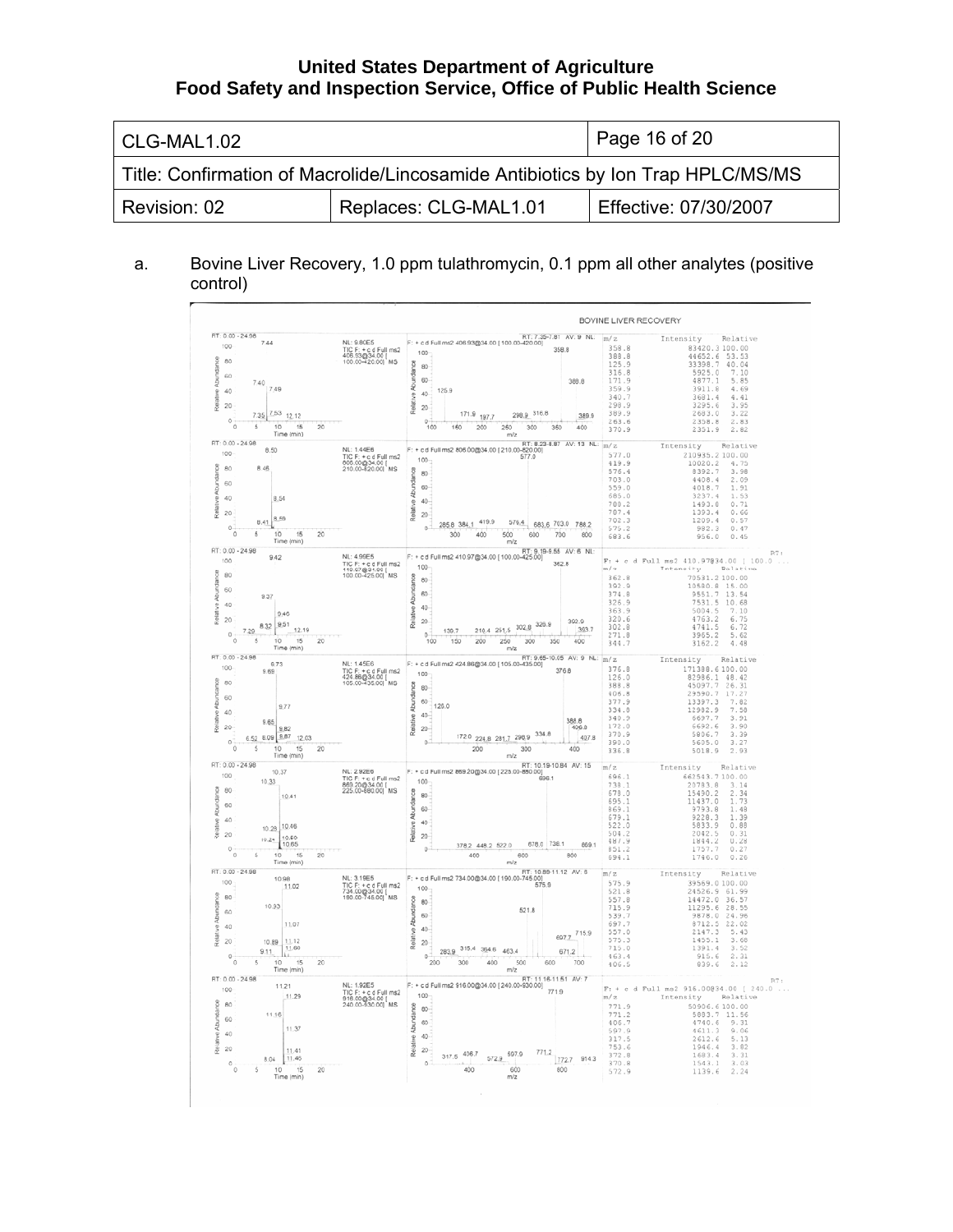| CLG-MAL1.02  |                                                                                 | Page 17 of 20         |  |
|--------------|---------------------------------------------------------------------------------|-----------------------|--|
|              | Title: Confirmation of Macrolide/Lincosamide Antibiotics by Ion Trap HPLC/MS/MS |                       |  |
| Revision: 02 | Replaces: CLG-MAL1.01                                                           | Effective: 07/30/2007 |  |

### b. Bovine Liver Blank (negative control)

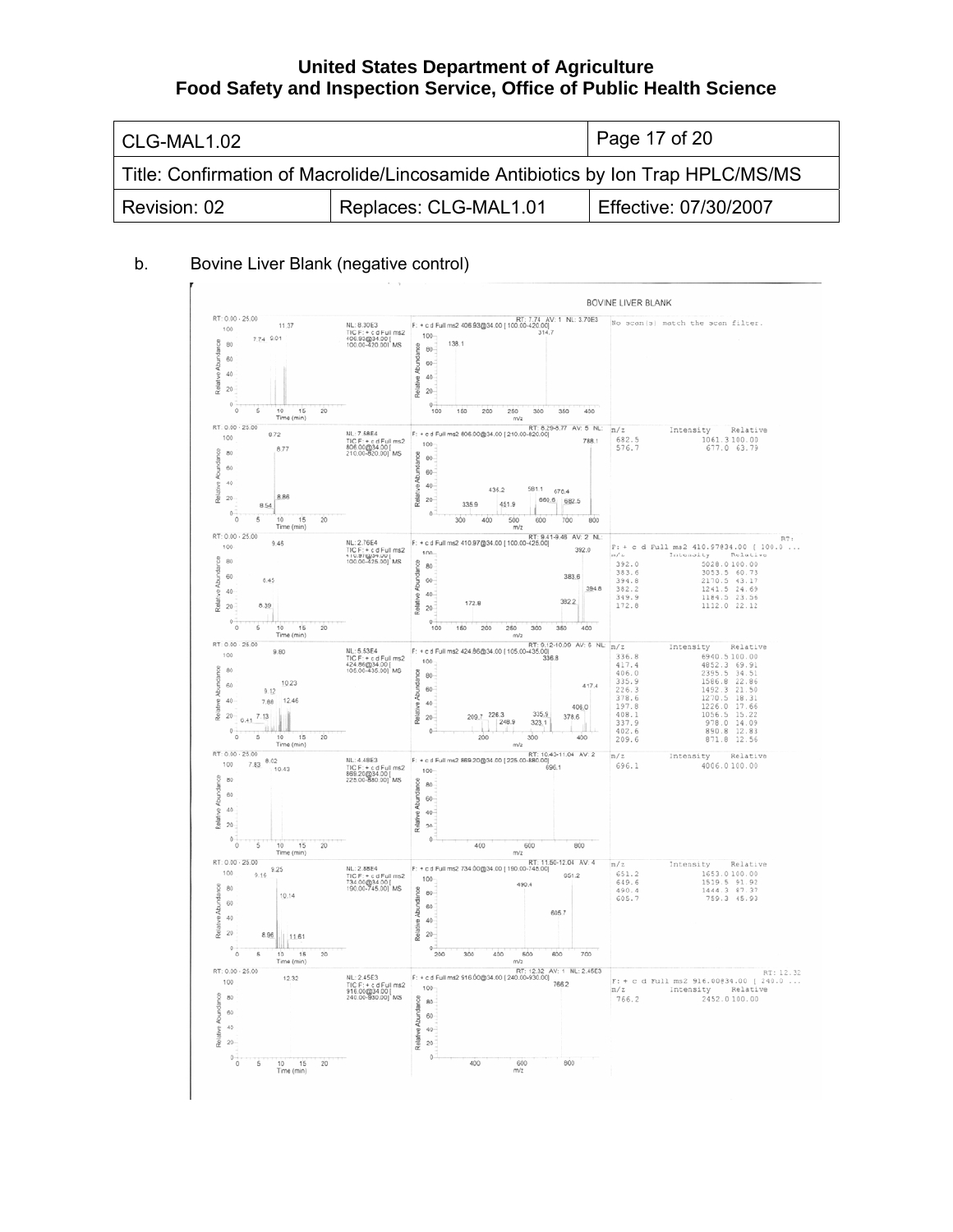| CLG-MAL1.02                                                                     |                       | Page 18 of 20         |  |
|---------------------------------------------------------------------------------|-----------------------|-----------------------|--|
| Title: Confirmation of Macrolide/Lincosamide Antibiotics by Ion Trap HPLC/MS/MS |                       |                       |  |
| Revision: 02                                                                    | Replaces: CLG-MAL1.01 | Effective: 07/30/2007 |  |

# 2. Proposed MS fragmentation patterns

| Compound     | <b>Structure</b>                                                                                                                                                                                                                                                                                                    | <b>Mass</b>              | <b>Fragment</b>                                                                                      |
|--------------|---------------------------------------------------------------------------------------------------------------------------------------------------------------------------------------------------------------------------------------------------------------------------------------------------------------------|--------------------------|------------------------------------------------------------------------------------------------------|
| Clindamycin  | CH <sub>3</sub><br>$H_3C$<br>CH <sub>3</sub><br>$\rm{F}_a$<br>$\rm NH$<br>Cl.<br>$\sigma^2$<br>$_{\rm OH}$<br>O <sub>H</sub><br>SCH <sub>3</sub><br>ÒН                                                                                                                                                              | 425<br>389<br>377<br>126 | $[M+H]$ <sup>+</sup><br>$[M+H-2H2O]$ <sup>+</sup><br>$[M-SCH3$ <sup>+</sup><br>$[F_a]^+$             |
| Erythromycin | O)<br>CH <sub>3</sub><br>$H_3C_4$<br>HO<br><b>OH</b><br>$\overline{CH}_3$<br>$H_3C.$<br>$H_3C$<br>OH<br>CH <sub>3</sub><br>$H_3C$ .<br>Ó.<br>0<br>CH <sub>3</sub><br>$\overline{AB}$<br>$\rm F_a$<br>$H_3C$<br>$0^2$<br>OCH <sub>3</sub><br>O.<br>$\bar{C}H_3$<br>$\text{CH}_{3\text{OH}}$<br>`O<br>CH <sub>3</sub> | 734<br>576<br>558<br>522 | $[M+H]$ <sup>+</sup><br>$[M+H-Fa]+$<br>$[M+H-Fa-$<br>$H_2O$ <sup>+</sup><br>$[M+H-Fa-$<br>$3H_2OJ^+$ |
| Lincomycin   | CH <sub>3</sub><br>$H_3C$<br>CH <sub>3</sub><br>$\mathbf{F}_{\text{a}}$<br>NH<br><b>OH</b><br>$o^{\prime}$<br>QH<br>O <sub>H</sub><br>SCH <sub>3</sub><br>ÔH                                                                                                                                                        | 407<br>389<br>359<br>126 | $[M+H]^+$<br>$[M+H-H2O]$ <sup>+</sup><br>$[M-SCH3$ <sup>+</sup><br>$[F_a]^+$                         |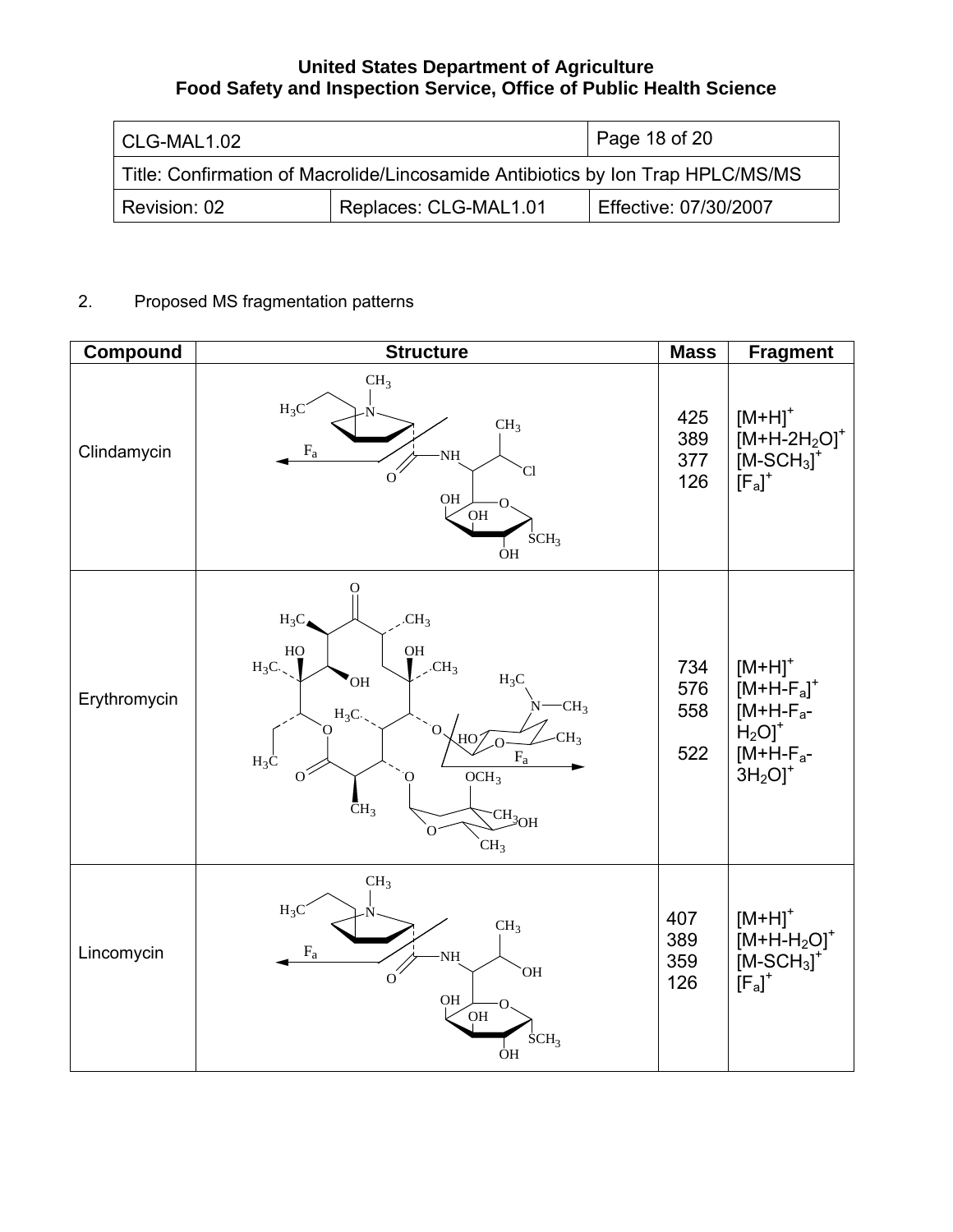|         | Page 19 of 20<br>CLG-MAL1.02                                                    |                                                                                                        |                                                                                                                                                                                                                                                                                                                 |                                                         |                          |                                                                                                                    |
|---------|---------------------------------------------------------------------------------|--------------------------------------------------------------------------------------------------------|-----------------------------------------------------------------------------------------------------------------------------------------------------------------------------------------------------------------------------------------------------------------------------------------------------------------|---------------------------------------------------------|--------------------------|--------------------------------------------------------------------------------------------------------------------|
|         | Title: Confirmation of Macrolide/Lincosamide Antibiotics by Ion Trap HPLC/MS/MS |                                                                                                        |                                                                                                                                                                                                                                                                                                                 |                                                         |                          |                                                                                                                    |
|         | Revision: 02                                                                    |                                                                                                        | Replaces: CLG-MAL1.01                                                                                                                                                                                                                                                                                           |                                                         | Effective: 07/30/2007    |                                                                                                                    |
|         | Pirlimycin                                                                      | $H_3C$                                                                                                 | NH<br>CH <sub>3</sub><br>NH.<br>`Cl<br>$\frac{11}{10}$<br><b>OH</b><br>O <sub>H</sub><br>SCH <sub>3</sub><br><b>OH</b>                                                                                                                                                                                          |                                                         | 411<br>393<br>363<br>327 | $[M+H]$ <sup>+</sup><br>$[M+H-H2O]$ <sup>+</sup><br>$[M-SCH3]$ <sup>+</sup><br>$IM-SCH3$ -<br>$2H_2O$ <sup>+</sup> |
|         | Tilmicosin                                                                      | CH <sub>3</sub><br>$HO-$<br>OCH <sub>3</sub><br><b>OCH</b><br>$\mathbf{F}_{\mathbf{b}}$<br>$F_c$       | CH <sub>3</sub><br>CH <sub>3</sub><br>CH <sub>3</sub><br>$H_3C$<br>CH <sub>3</sub><br>CH3<br>$OQ$ H <sub>3</sub> C.<br>ΗО<br>−⊂ਸΩੇ ਮੂ<br>$\mathbf{F}_{\text{a}}$<br><b>OH</b><br>CH <sub>3</sub>                                                                                                                |                                                         | 870<br>696<br>678<br>522 | $[M+H]$ <sup>+</sup><br>$[M+H-Fa]+$<br>$[M-F_c]^+$<br>$[M+H-F_a-F_b]^+$                                            |
|         | Tulathromycin                                                                   | $F_a$<br>CH <sub>3</sub> OH<br>${\rm HO}$<br>HIII<br>о<br>$H_3C$<br>NH                                 | CH <sub>3</sub><br>$\bar{\text{O}}\text{H}$<br>'NH<br>O<br>CH <sub>3</sub><br>$\bar{\text{H}}$<br>$CH_3\overline{O}$<br>О<br>O<br>CH <sub>3</sub><br>$F_b$<br>$\overline{\text{CH}_3}$<br>$\mathbf 0$<br>$H_3C$<br>O<br>N<br>Ā<br>$\rm OH$<br>$H_3C$<br>$H_3\overline{C}$<br>ŌН<br>CH <sub>3</sub><br>$\rm F_c$ | CH <sub>3</sub>                                         | 806<br>703<br>577<br>420 | $[M+H]$ <sup>+</sup><br>$[M+H-Fa]+$<br>$[M-F_b+H_2O]^+$<br>$[M+H-F_b-F_c]$<br>$+H2O$ <sup>+</sup>                  |
| Tylosin |                                                                                 | CH <sub>3</sub><br>$HO -$<br>Ω<br>OCH <sub>3</sub><br>OCH <sub>3</sub><br>$\rm F_c$<br>CH <sub>3</sub> | О<br>$\text{CH}_{3}_{\text{HC}} > 0$<br>$H_3C$<br>CH <sub>3</sub><br>CH <sub>3</sub><br>$O1H3C1$<br>$O_{\text{HO}}$<br>-CH's<br>`OH<br>O<br>$\rm F_b$                                                                                                                                                           | $\rm F_a$<br>OH<br>$TCH_{\text{OH}}$<br>CH <sub>3</sub> | 916<br>772<br>598<br>407 | $[M+H]^+$<br>$[M+H-Fa]$ <sup>+</sup><br>$[M+H-F_b]$ <sup>+</sup><br>$[M+H-F_b-F_c]^+$                              |